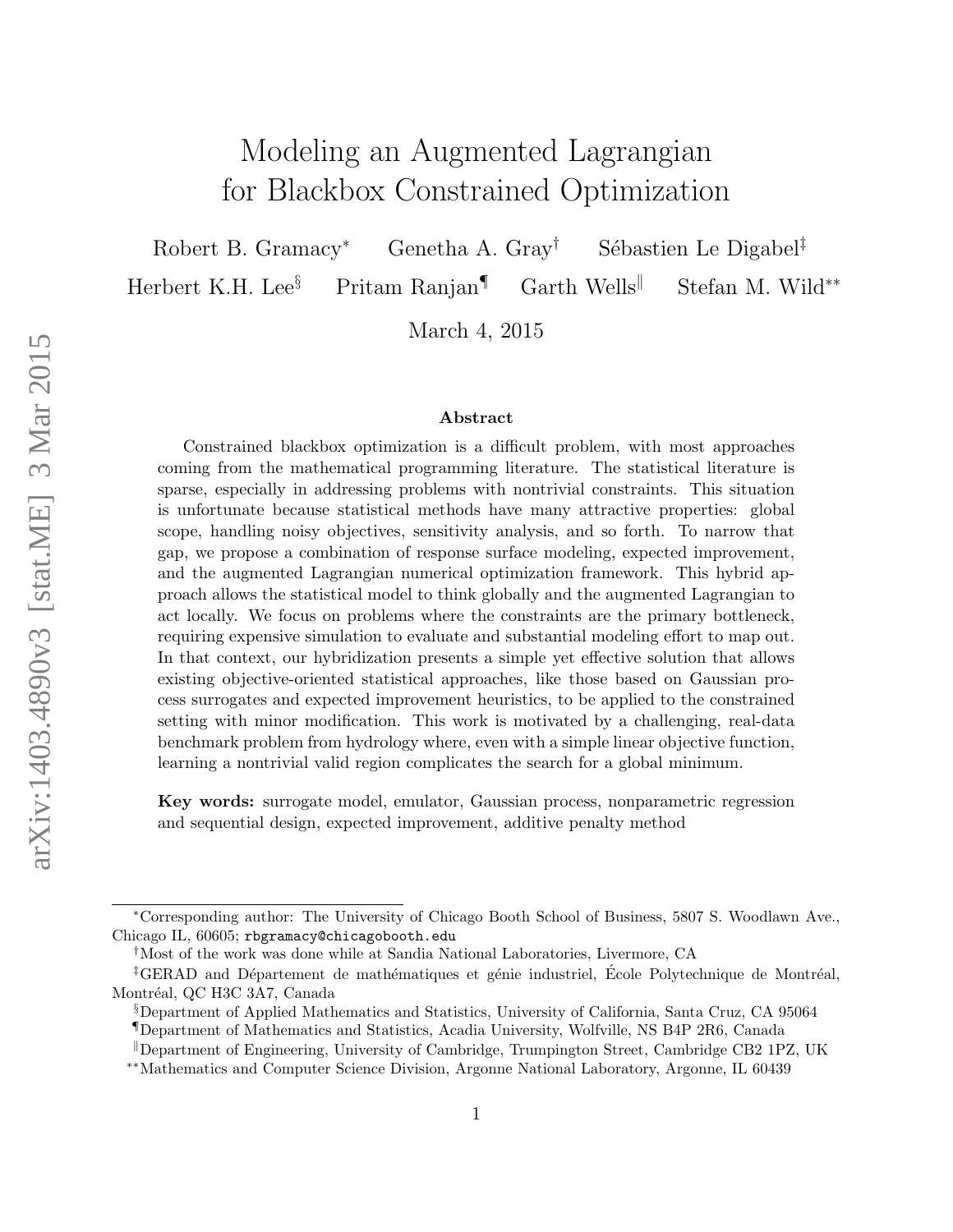# <span id="page-1-2"></span>1 Introduction

The area of mathematical programming has produced efficient algorithms for nonlinear optimization, most of which have provable convergence properties. They include algorithms for optimizing under constraints and for handling so-called blackbox functions, where evaluation requires running an opaque computer code revealing little about the functional form of the objective and/or constraints. Many modern optimization approaches for blackbox problems converge without derivative information and require only weak regularity conditions. Since their search is focused locally, however, only local solutions are guaranteed.

Statistical approaches to blackbox optimization have the potential to offer more global scope. Methods based on Gaussian process (GP) surrogates and expected improvement (EI, [Jones et al., 1998\)](#page-19-0) enjoy global convergence properties and compare favorably with classical alternatives when objective evaluations are expensive, simulated by (noisy) Monte Carlo [\(Picheny et al., 2013\)](#page-20-0) or when there are many local optima. In more conventional contexts, however, nonstatistical approaches are usually preferred. Global search is slower than local search; hence, for easier problems, the statistical methods underperform. Additionally, statistical methods are more limited in their ability to handle constraints. Here, we explore a hybrid approach that pairs a global statistical perspective with a classical augmented Lagrangian localization technique for accommodating constraints.

We consider constrained optimization problems of the form

<span id="page-1-1"></span>
$$
\min_{x} \{ f(x) : c(x) \le 0, x \in \mathcal{B} \},\tag{1}
$$

where  $f : \mathbb{R}^d \to \mathbb{R}$  denotes a scalar-valued objective function,  $c : \mathbb{R}^d \to \mathbb{R}^m$  denotes a vector<sup>[1](#page-1-0)</sup> of constraint functions, and  $\mathcal{B} \subset \mathbb{R}^d$  denotes a known, bounded, and convex region. Here we take  $\mathcal{B} = \{x \in \mathbb{R}^d : l \leq x \leq u\}$  to be a hyperrectangle, but it could also include other constraints known in advance. Throughout, we will assume that a solution of [\(1\)](#page-1-1) exists; in particular, this means that the feasible region  $\{x \in \mathbb{R}^d : c(x) \leq 0\} \cap \mathcal{B}$  is nonempty. In [\(1\)](#page-1-1), we note the clear distinction made between the known bound constraints  $\beta$  and the constraints  $c_1(x), \ldots, c_m(x)$ , whose functional forms may not be known.

The abstract problem in  $(1)$  is challenging when the constraints c are nonlinear, and even more difficult when evaluation of at least one of  $f$  and  $c$  requires blackbox simulation. In Section [2](#page-3-0) we review local search algorithms from the numerical optimization literature that allow for blackbox  $f$  and  $c$ . Until very recently the statistical literature has, by contrast, only offered solutions tailored to certain contexts. For example, [Schonlau et al.](#page-20-1) [\(1998\)](#page-20-1) adapted EI for blackbox f and known c; [Gramacy and Lee](#page-19-1)  $(2011)$  considered blackbox f and blackbox  $c \in \{0, 1\}$ ; and [Williams et al.](#page-21-0) [\(2010\)](#page-21-0) considered blackbox f and c coupled by an integral operator. These methods work well in their chosen contexts but are limited in scope.

The current state of affairs is unfortunate because statistical methods have much to offer. Beyond searching more globally, they can offer robustness, natively facilitate uncertainty quantification, and enjoy a near monopoly in the noisy observation case. In many realworld optimization problems, handling constraints presents the biggest challenge; many have

<span id="page-1-0"></span><sup>&</sup>lt;sup>1</sup>Vector inequalities are taken componentwise (i.e., for  $a, b \in \mathbb{R}^d$ ,  $a \leq b$  means  $a_i \leq b_i$  for all  $i = 1, \ldots, d$ ).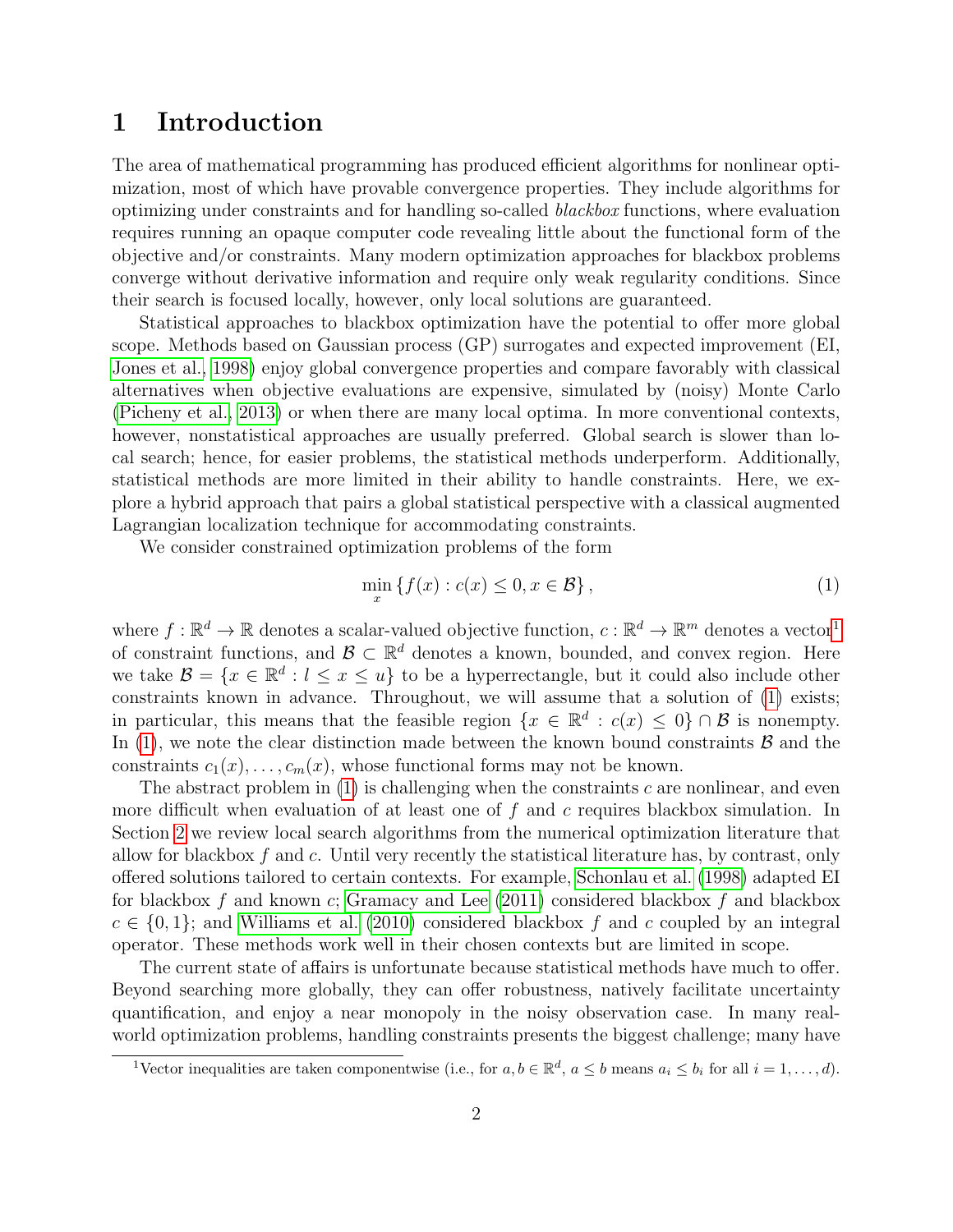a simple, known objective f (e.g., linear, such as total cost  $f(x) = \sum_i x_i$ ) but multiple complicated, simulation-based constraints (e.g., indicating if expenditures so-allocated meet policy/physical requirements). And yet, to our knowledge, this important case is unexplored in the statistical literature. In Section [5](#page-13-0) we present a hydrology problem meeting that description: despite having a simple linear objective function, learning a highly nonconvex feasible region complicates the search for a global minimum.

One way forward is to force the problem [\(1\)](#page-1-1) into an existing statistical framework. For example, one could treat  $c(x)$  as binary [\(Gramacy and Lee, 2011\)](#page-19-1), ignoring information about the *distance* to the boundary separating feasible ("valid") and infeasible ("invalid") regions. To more fully utilize all available information, we propose a statistical approach based on the augmented Lagrangian (AL, e.g., [Bertsekas, 1982\)](#page-18-0), a tool from mathematical programming that converts a problem with general constraints into a sequence of unconstrained (or simply constrained) problems.

For the unconstrained problem(s) we develop novel surrogate modeling and EI techniques tailored to the form of the AL, similar to the way that [Parr et al.](#page-20-2) [\(2012\)](#page-20-2) deploy EI on a single conversion from constrained to unconstrained problems. Borrowing the AL setup, and utilizing an appropriate sequence of unconstrained problems, weakens the burden on the statistical optimizer—deployed in this context as a subroutine—and leverages convergence guarantees from the mathematical programming literature. Under specific conditions we can derive closed-form expressions, like EI, to guide the optimization subproblems, and we explore numerical/Monte Carlo alternatives for other cases. Importantly, our use of Monte Carlo is quite unlike optimization by stochastic search, e.g., simulated annealing (SA, [Kirkpatrick et al., 1983\)](#page-19-2). SA, and other methods utilizing inhomogeneous Markov chains, offer global convergence guarantees asymptotically. However, in our experience and indeed in our empirical studies herein, such schemes are less than ideal when expensive blackbox evaluation severely limits the number of simulations that can be performed.

Although the approach we advocate is general, for specificity in this paper we focus on blackbox optimization problems for which the objective  $f$  is known while the constraints c require simulation. This setting all but rules out statistical comparators that emphasize modeling f and treat  $c$  as an inconvenience. Throughout, we note how our approach can be extended to unknown f by pairing it with standard surrogate modeling techniques.

The remainder of the paper is organized as follows. We first describe a synthetic problem that introduces the challenges in this area. Then, in Section [2,](#page-3-0) we review statistical optimization and introduce the AL framework for handling constraints. Section [3](#page-6-0) contains the bulk of our methodological contribution, combining statistical surrogates with the AL. Section [4](#page-10-0) describes implementation details and provides results for our toy example. Section [5](#page-13-0) provides a similar comparison for a challenging real-data hydrology problem. We conclude in Section [6](#page-16-0) with a discussion focused on the potential for further extension.

<span id="page-2-0"></span>A toy problem. Consider the following test problem of the form [\(1\)](#page-1-1) with a (known) linear objective in two variables,  $f(x) = x_1 + x_2$ , bounding box  $\mathcal{B} = [0, 1]^2$ , and two (blackbox)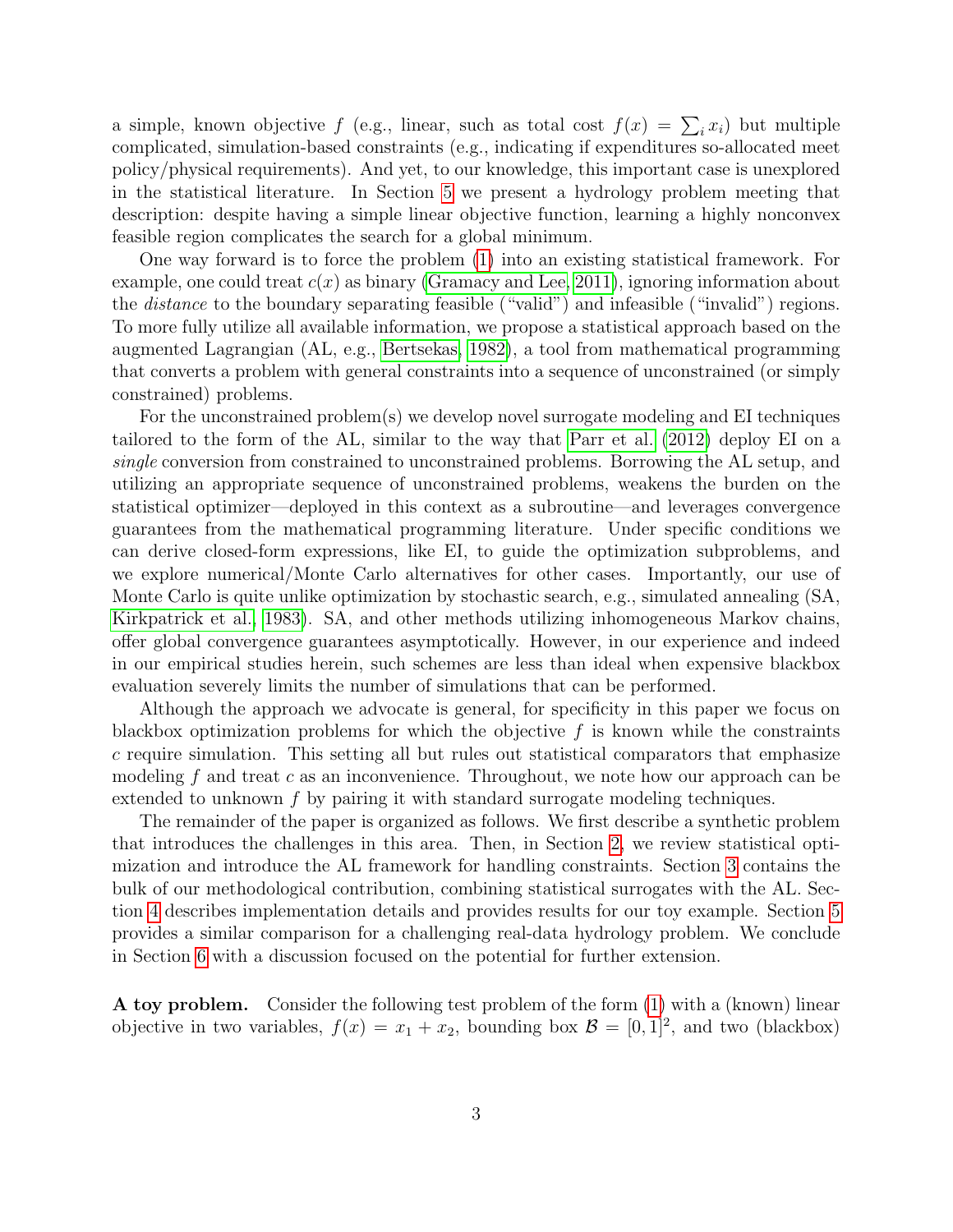<span id="page-3-1"></span>

Figure 1: Toy problem and its local minimizers; only  $x^A$  is a global minimizer.

nonlinear constraints given by

$$
c_1(x) = \frac{3}{2} - x_1 - 2x_2 - \frac{1}{2}\sin(2\pi(x_1^2 - 2x_2)), \quad c_2(x) = x_1^2 + x_2^2 - \frac{3}{2}.
$$

Figure [1](#page-3-1) shows the feasible region and the three local optima, with  $x^A$  being the unique global minimizer. We note that at each of these solutions, the second constraint is strictly satisfied and the first constraint holds with equality. For  $x^C$ , the lower bound on  $x_1$  is also binding because if this bound were not present,  $x^C$  would not be a local solution. The second constraint may seem uninteresting, but it reminds us that the solution may not be on every constraint boundary and thereby presents a challenge to methods designed to search that boundary in a blackbox setting. This toy problem has several characteristics in common with the real-data hydrology problem detailed in Section [5.](#page-13-0) Notably, the two problems both have a linear objective and highly nonlinear, nonconvex constraint boundaries.

# <span id="page-3-0"></span>2 Elements of hybrid optimization

Here we review the elements we hybridize: response surface models, expected improvement, and the augmented Lagrangian. Implementations details are deferred to Section [4.](#page-10-0)

## 2.1 Surrogate modeling framework for optimization

Examples of statistical models guiding optimization date back at least to [Mockus et al.](#page-20-3) [\(1978\)](#page-20-3). The technique has since evolved, but the basic idea still involves training a flexible regression model  $f^n$  on input-output pairs  $\{x^{(i)}, y^{(i)}\}_{i=1}^n$  and using aspects of  $f^n$  to help choose  $x^{(n+1)}$ . One option is to search the mean of a predictive surface  $f^{(n)}(x)$  derived from  $f^n$ , serving as a *surrogate* for the true  $f(x)$ , for minima. Gaussian process (GP) regression models provide attractive  $f^n$  for a deterministic objective, f, since GPs produce highly accurate, conditionally normal predictive distributions and can interpolate if desired (see, e.g.,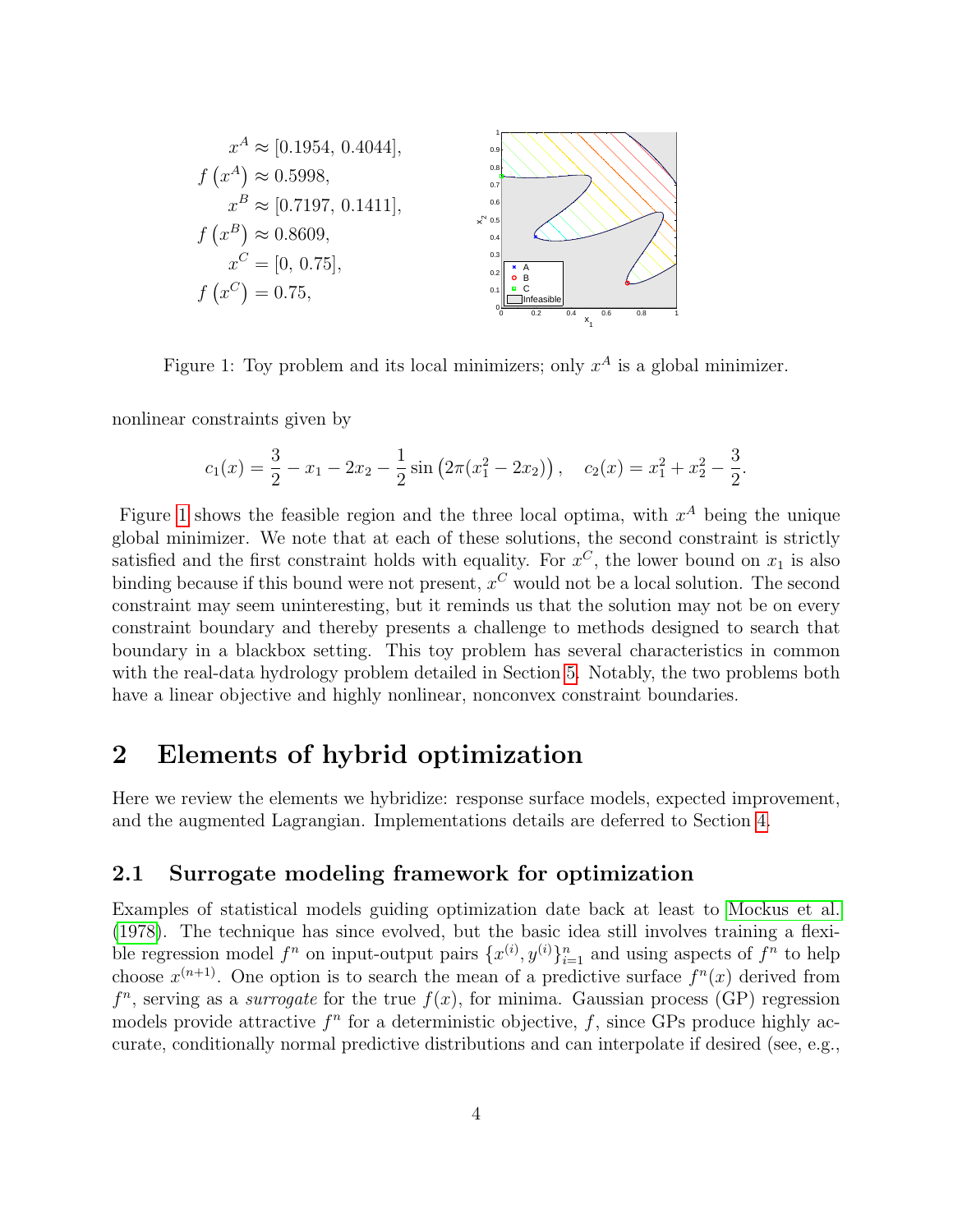[Santner et al., 2003\)](#page-20-4). This so-called surrogate modeling framework for optimization is focused primarily on the objective  $f$ . Extensions have been made to accommodate constraints (e.g., [Audet et al., 2000\)](#page-23-0), often by restricting search to the valid region.

### 2.2 Expected improvement

In initial usage, outlined above, the full statistical potential of  $f<sup>n</sup>$  remained untapped: estimated uncertainties—a hallmark of any statistical endeavor—captured in the predictive distributions were not being used. [Jones et al.](#page-19-0) [\(1998\)](#page-19-0) changed this state of affairs by recognizing that the conditionally normal equations provided by a GP surrogate  $f^{n}(x)$ , completely described by mean function  $\mu^{n}(x)$  and variance function  $\sigma^{2n}(x)$ , could be used together to balance exploitation and exploration toward a more efficient global search scheme. They defined an improvement statistic  $I(x) = \max\{0, f_{\min}^n - Y(x)\}\$ , where  $f_{\min}^n$  is the minimum among the *n* y-values seen so far, and  $Y(x) \sim f^{n}(x)$  is a random variable. The improvement assigns large values to inputs x, where  $Y(x)$  is likely below  $f_{\min}^n$ . [Jones et al.](#page-19-0) showed that the expected improvement (EI) could be calculated analytically in the Gaussian case:

<span id="page-4-0"></span>
$$
\mathbb{E}\{I(x)\} = (f_{\min}^n - \mu^n(x))\Phi\left(\frac{f_{\min}^n - \mu^n(x)}{\sigma^n(x)}\right) + \sigma^n(x)\phi\left(\frac{f_{\min}^n - \mu^n(x)}{\sigma^n(x)}\right),\tag{2}
$$

where  $\Phi$  and  $\phi$  are the standard normal cdf and pdf, respectively. The equation reveals a balance between exploitation  $(\mu^n(x)$  under  $f_{\min}^n$ ) and exploration  $(\sigma^n(x))$ .

Leveraging [\(2\)](#page-4-0), [Jones et al.](#page-19-0) proposed an *efficient global optimization* (EGO) scheme using branch-and-bound to maximize  $\mathbb{E}\{I(x)\}\$ . In a later paper, [Schonlau et al.](#page-20-1) [\(1998\)](#page-20-1) provided an analytical form for a *generalized EI* based on a powered up improvement  $I_g(x)$  =  $|f_{\min}^n - Y(x)|^{g} \mathbb{I}_{\{Y(x) < f_{\min}^n\}}$ . Special cases of  $\mathbb{E}\{I_g(x)\}\$  for  $g = 0, 1, 2$  lead to searches via  $Pr(Y(x) < f_{\min}^n)$ , the original EI, and the hybrid  $\mathbb{E}\lbrace I(x)\rbrace^2 + Var[I(x)]$ , respectively.

Under weak regularity conditions, search algorithms based on EI converge to the global optimum. EGO, which specifically pairs GP surrogates with EI, can be seen as one example of a wider family of routines. For example, radial basis function surrogates have been used with similar success in the context of local search [\(Wild and Shoemaker, 2013\)](#page-21-1). Although weak from a technical viewpoint, the computer model regularities required are rarely reasonable in practice. They ignore potential feedback loops between surface fits, predictive distributions, improvement calculations, and search; in practice, these can pathologically slow convergence and/or lead to local rather than global solutions. Practitioners instead increasingly prefer hybrids between global EI and local search (e.g., [Gramacy and Le Digabel, 2011\)](#page-18-1).

# 2.3 Augmented Lagrangian framework

Augmented Lagrangian methods (see, e.g., [Nocedal and Wright, 2006\)](#page-20-5) are a class of algorithms for constrained nonlinear optimization that enjoy favorable theoretical properties for finding local solutions from arbitrary starting points. The main device used by these methods is the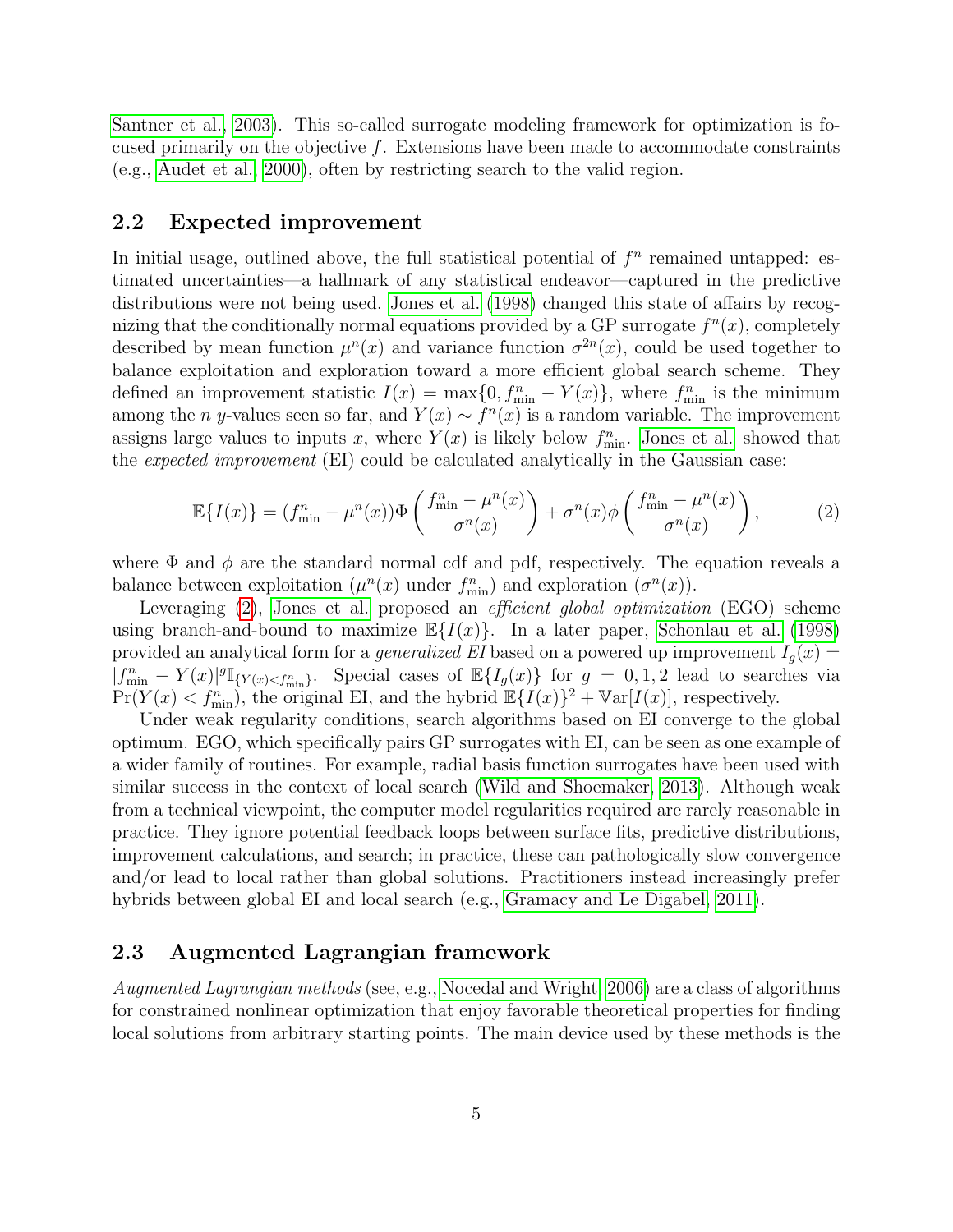augmented Lagrangian, which, for the inequality constrained problem [\(1\)](#page-1-1), is given by

<span id="page-5-0"></span>
$$
L_A(x; \lambda, \rho) = f(x) + \lambda^{\top} c(x) + \frac{1}{2\rho} \sum_{j=1}^{m} \max (0, c_j(x))^2,
$$
 (3)

where  $\rho > 0$  is a penalty parameter and  $\lambda \in \mathbb{R}^m_+$  serves the role of Lagrange multiplier.

The first two terms in [\(3\)](#page-5-0) correspond to the Lagrangian, which is the merit function that defines stationarity for constrained optimization problems. Without the second term, [\(3\)](#page-5-0) reduces to an *additive penalty method* (APM) approach to constrained optimization. Unless considerable care is taken in choosing the scale of penalization, however, APMs can introduce ill-conditioning in the resulting subproblems.

We focus on AL-based methods in which the original nonlinearly constrained problem is transformed into a sequence of nonlinear problems where only the bound constraints  $\beta$ are imposed. In particular, given the current values for the penalty parameter,  $\rho^{k-1}$ , and approximate Lagrange multipliers,  $\lambda^{k-1}$ , one approximately solves the subproblem

<span id="page-5-2"></span>
$$
\min_{x} \left\{ L_A(x; \lambda^{k-1}, \rho^{k-1}) : x \in \mathcal{B} \right\}.
$$
\n
$$
(4)
$$

Given a candidate solution  $x^k$ , the penalty parameter and approximate Lagrange multipliers are updated and the process repeats. Algorithm [1](#page-5-1) gives a specific form of these updates. Functions f and c are evaluated only when solving  $(4)$ , comprising the "inner loop" [step 2].

**Required:** 
$$
\lambda^0 \geq 0
$$
,  $\rho^0 > 0$ \n1: **for** *k* = 1, 2, ... (i.e., each "outer" iteration) **do**\n2: Let *x*<sup>*k*</sup> (approximately) solve (4)\n3: Set  $\lambda_j^k = \max\left(0, \lambda_j^{k-1} + \frac{1}{\rho^{k-1}} c_j(x^k)\right), j = 1, \ldots, m$ \n4: If *c*(*x*<sup>*k*</sup>) ≤ 0, set *ρ*<sup>*k*</sup> = *ρ*<sup>*k*-1</sup>; otherwise, set *ρ*<sup>*k*</sup> =  $\frac{1}{2}ρ^{k-1}$ \n5: **end for**

Algorithm 1: Basic augmented Lagrangian framework.

<span id="page-5-1"></span>We note that termination conditions have not been explicitly provided in Algorithm [1.](#page-5-1) In our setting of blackbox optimization, termination is dictated primarily by a user's computational budget. Our empirical comparisons in Sections [4–](#page-10-0)[5](#page-13-0) involve tracking the best (valid) value of the objective over increasing budgets determined by the number of evaluations of the blackbox (i.e., the cumulative number of inner iterations). Outside that context, however, one could stop the outer loop when all constraints are sufficiently satisfied and the (approximated) gradient of the Lagrangian is sufficiently small; for example, given thresholds  $\eta_1, \eta_2 \geq 0$ , one could stop when  $\left\| \max \left\{ c(x^k), 0 \right\} \right\| \leq \eta_1$  and  $\left\| \nabla f(x^k) + \sum_{j=1}^m \lambda_i^k \nabla c_j(x^k) \right\| \leq$  $\eta_2$ . Determining convergence within the inner loop [step 2], is solver dependent; common solvers in our motivating context are discussed below. The theory for global convergence of the overall AL scheme is forgiving about the criteria used to end each local search.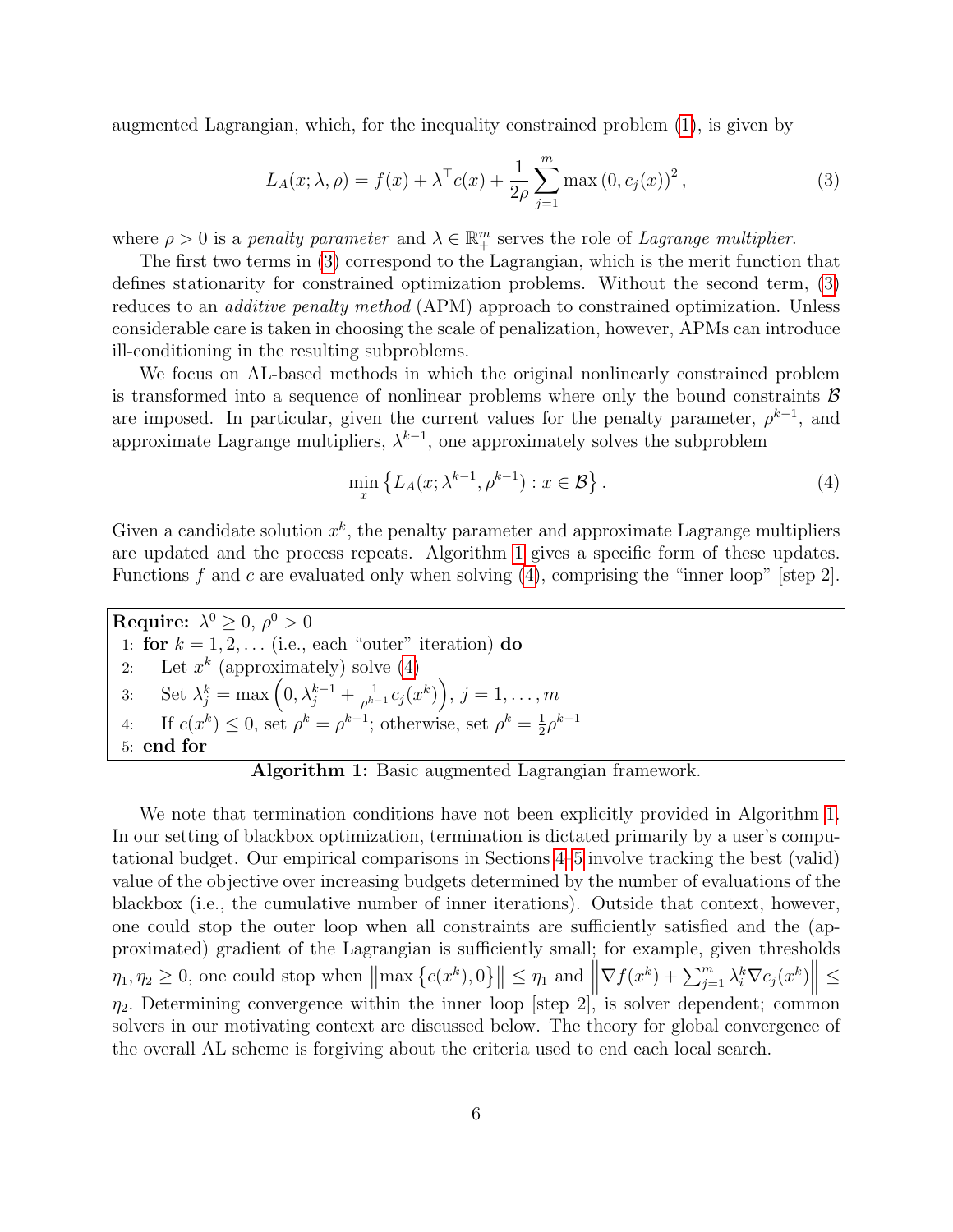### <span id="page-6-1"></span>2.4 Derivative-free augmented Lagrangian methods

The inner loop [step 2] of Algorithm [1](#page-5-1) can accommodate a host of methods for solving the simply constrained subproblem [\(4\)](#page-5-2). Solvers can leverage derivatives of the objective and/or constraint functions when available, or be derivative-free otherwise. We specifically focus on the derivative-free case because this subsumes blackbox optimization (see, e.g., [Conn](#page-18-2) [et al., 2009\)](#page-18-2). In our comparisons in Sections [4](#page-10-0)[–5](#page-13-0) we consider two benchmark solvers for the inner loop. We now briefly introduce how these solvers can be situated within the AL framework; software/implementation details and convergence detection are provided in the supplementary material, which also contains the details of three additional comparators that do not leverage the AL.

Direct Search: Loosely, direct search involves probing the objective at stencils centered on the current best input value. The outputs obtained on the stencil determine the placement and size of the next stencil. In particular, we consider the mesh adaptive direct search (MADS) algorithm [\(Audet and Dennis, 2006\)](#page-18-3). MADS is a directional direct-search method that uses dense sets of directions and generates trial points on a spatial discretization called a mesh. The most important MADS parameters are the initial and minimal poll sizes, which define the limits for the *poll size parameter*, determining the stencil size, and the *maximum* mesh index, which limits poll size reductions after a failed iteration (when a stencil does not find an improved solution). In the context of Algorithm [1](#page-5-1) it makes sense to allow the initial poll size parameter to take a software-recommended/default value but to set the maximum mesh index to  $k - 1$ , prescribing a finer subproblem as outer iterations progress.

Model-based: These are closest in spirit to the statistical methods we propose. Modelbased optimization employs local approximation models, typically based on local polynomials (e.g., [Conn et al., 2009\)](#page-18-2) or nonlinear kernels such as radial basis functions (e.g., [Wild and](#page-21-1) [Shoemaker, 2013\)](#page-21-1), which are related to GPs. Here we consider the trust-region-based method that was previously used as an AL inner solver by [Kannan and Wild](#page-19-3) [\(2012\)](#page-19-3). This method builds interpolating quadratic approximation models to the objective and constraints. The AL subproblem [\(4\)](#page-5-2) is then approximately solved by locally solving a sequence of quadratics.

# <span id="page-6-0"></span>3 Statistical surrogate additive penalty methods

The methods above are not designed for global optimization, and it is hard to predict which local minima they will ultimately converge to when several minima are present. Hybridizing with statistical surrogates offers the potential to improve this situation. The simplest approach involves deploying a statistical surrogate directly on the AL [\(3\)](#page-5-0), but this has drawbacks. To circumvent these, we consider separately modeling the objective f and each constraint  $c_j$ . We then pursue options for using the surrogate to solve [\(4\)](#page-5-2), either via the predictive mean or EI, which has an enlightening closed-form expression in a special case.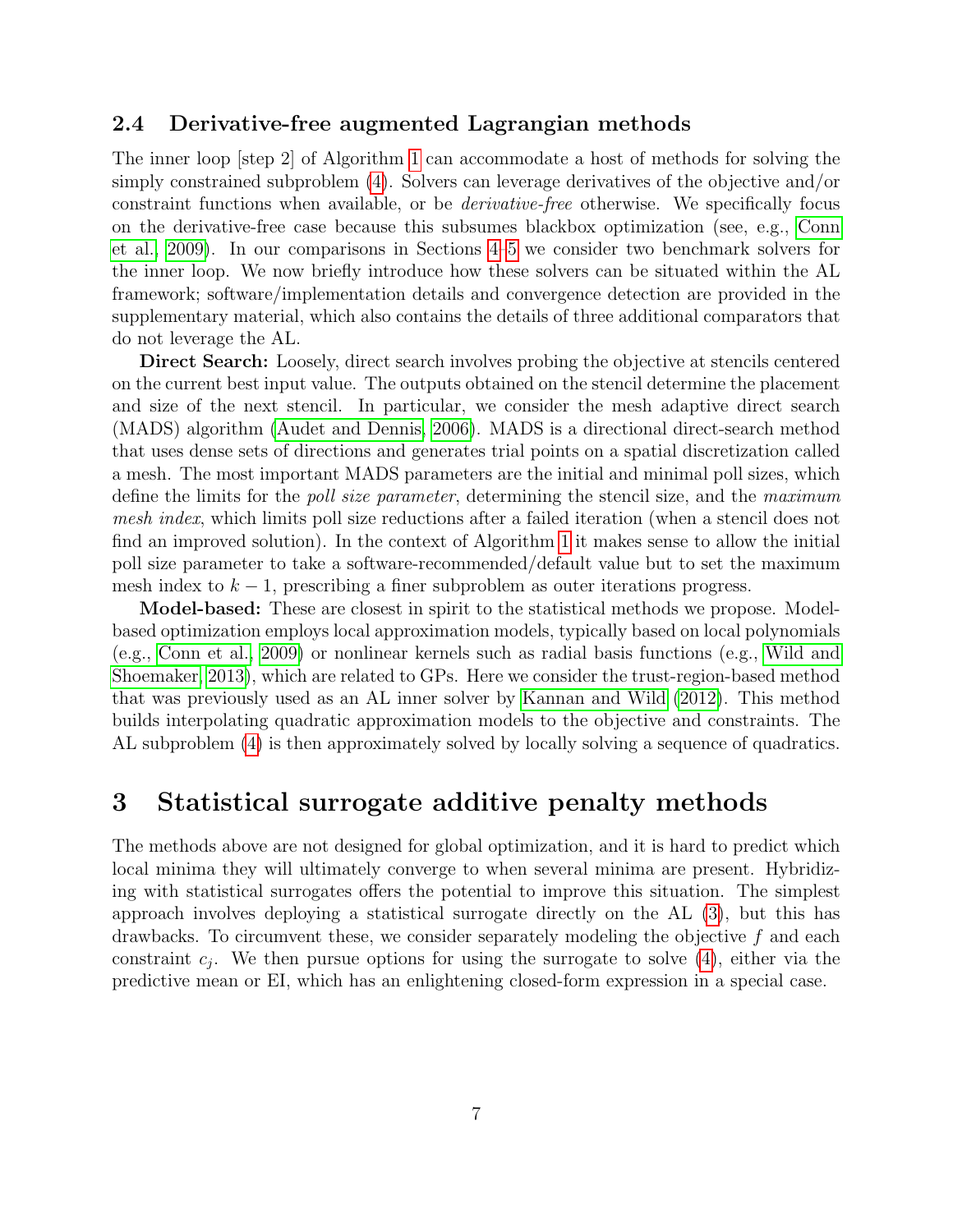### <span id="page-7-0"></span>3.1 Surrogate modeling the augmented Lagrangian

Consider deploying GP regression-based surrogate modeling of the AL [\(3\)](#page-5-0) in order to find  $x<sup>k</sup>$ . In each iteration of the inner loop (step 2 of Algorithm [1\)](#page-5-1), proceed as follows. Let n denote the total number of blackbox evaluations obtained throughout all previous "inner" and "outer" iterations, collected as  $(x^{(1)}, f^{(1)}, c^{(1)}), \ldots, (x^{(n)}, f^{(n)}, c^{(n)})$ . Then form  $y^{(i)} =$  $L_A(x^{(i)}; \lambda^{k-1}, \rho^{k-1})$  via  $f^{(i)}$  and  $c^{(i)}$ , and fit a GP surrogate to the *n* pairs  $\{(x^{(i)}, y^{(i)})\}_{i=1}^n$ . Optimization can be guided by minimizing  $\mu^{n}(x)$  in order to find  $x^{(n+1)}$  or via EI following Eq. [\(2\)](#page-4-0) with  $Y(x) \equiv Y_{\ell^n}(x) \sim \mathcal{N}(\mu^n(x), \sigma^{2n}(x))$ . Approximate convergence can be determined by various simple heuristics, from the number of iterations passing without actual improvement, to monitoring the maximal EI [\(Gramacy and Polson, 2011\)](#page-19-4) over the trials.

At first glance this represents an attractive option, being modular and facilitating a global-local tradeoff. It is modular in the sense that standard software can be used for surrogate modeling and EI. It is global because the GP is trained on the entire data seen so far, and EI balances exploration and exploitation. It is local because, as the AL "outer" iterations progress, the (global) "inner" searches organically concentrate near valid regions.

Several drawbacks become apparent, however, upon considering the nature of the com-posite objective [\(3\)](#page-5-0). For example, the  $y^{(i)}$  values, in their relationship with the  $x^{(i)}$ s, are likely to exhibit behavior that requires nonstationary surrogate models, primarily because of the final squared term in the AL, amplifying the effects of  $c(x)$  away from the boundary with the valid region. Most out-of-the-box GP regression methods assume stationarity, and will therefore be a poor match. A related challenge is the max in [\(3\)](#page-5-0), which produces kinks near the boundary of the valid region, with the regime changing behavior across that boundary.

Modern GP methods accommodate nonstationarity (e.g., [Schmidt and O'Hagan, 2003\)](#page-20-6) and even regime-changing behavior [\(Gramacy and Lee, 2008\)](#page-19-5). To our knowledge, however, only the latter option is paired with public software. That method leverages treed partitioning, whose divide-and-conquer approach can accommodate limited differentiability and stationarity challenges, but only if regime changes are roughly axis-aligned. Partitioning, however, does not parsimoniously address effects amplified quadratically in space. In fact, no part of the above scheme, whether surrogate modeling (via GPs or otherwise) or EI-search, acknowledges the known quadratic relationship between objective  $(f)$  and constraints  $(c)$ . By treating the entire apparatus as a blackbox, it discards potentially useful information. Moreover, when the objective portion  $(f)$  is completely known, as in our motivating example(s), the fitting method (unless it accommodates a known mean) needlessly models a known quantity, which is inefficient (see, e.g., [Kannan and Wild, 2012\)](#page-19-3).

## <span id="page-7-1"></span>3.2 Separately modeling the pieces of the composite

Those shortcomings can be addressed by deploying surrogate models separately on the components of the AL, rather than wholly to the composite. With separate models, stationarity assumptions are less likely to be violated since modeling can commence on quantities prior to the problematic square and max operations. To clarify, here we take "separate" to mean independent as that simplifies many matters, although extensions to correlated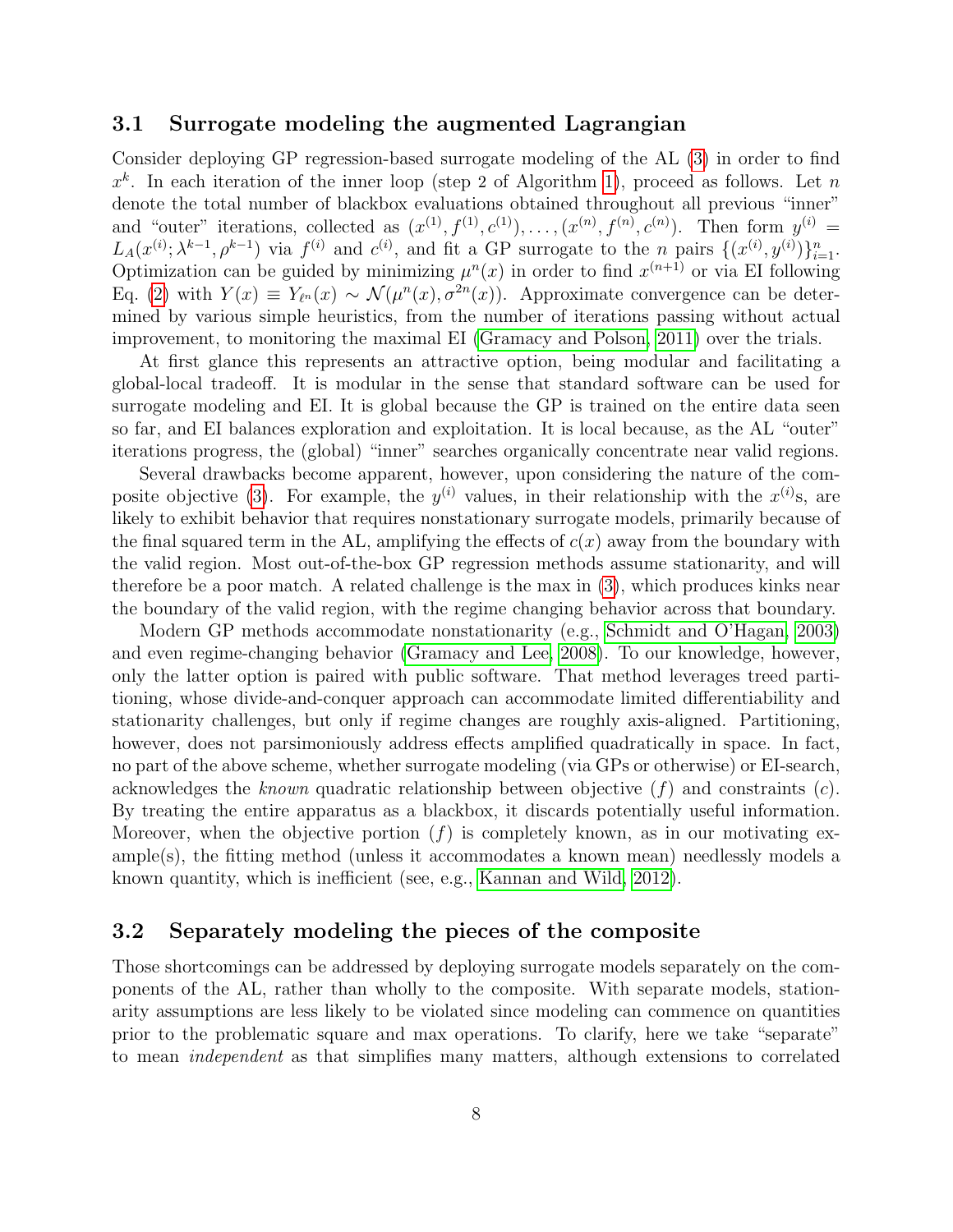models may yield improvements. Under independence, surrogates  $f^{n}(x)$  for the objective and  $c^n(x) = (c_1^n(x), \ldots, c_m^n(x))$  for the constraints provide distributions for  $Y_{f^n}(x)$  and  $Y_c^n(x) = (Y_{c_1}^n(x), \ldots, Y_{c_m}^n(x))$ , respectively. The *n* superscripts, which we drop below, serve here as a reminder that we propose to solve the "inner" AL subproblem  $(4)$  using all n data points seen so far. Samples from those distributions, obtained trivially via GP surrogates, are easily converted into samples from the composite, serving as a surrogate for  $L_A(x; \lambda, \rho)$ :

<span id="page-8-0"></span>
$$
Y(x) = Y_f(x) + \lambda^{\top} Y_c(x) + \frac{1}{2\rho} \sum_{j=1}^{m} \max(0, Y_{c_j}(x))^2.
$$
 (5)

When f is known, we can forgo calculating  $f^{n}(x)$  and swap in a deterministic  $f(x)$  for  $Y_{f}(x)$ .

As in Section [3.1,](#page-7-0) there are several ways to choose new trial points using the composite distribution of the random variable(s) in  $(5)$ , for example, by searching the predictive mean or EI. We first consider the predictive mean approach and defer EI to Section [3.3.](#page-8-1) We have  $\mathbb{E}\{Y(x)\} = \mathbb{E}\{Y_f(x)\} + \lambda^{\top} \mathbb{E}\{Y_c(x)\} + \frac{1}{2d}$  $\frac{1}{2\rho} \sum_{i=i}^{m} \mathbb{E} \{ \max(0, Y_{c_j}(x))^2 \}.$  The first two expectations are trivial under normal GP predictive equations, giving

<span id="page-8-3"></span><span id="page-8-2"></span>
$$
\mathbb{E}\{Y(x)\} = \mu_f^n(x) + \lambda^\top \mu_c^n(x) + \frac{1}{2\rho} \sum_{j=1}^m \mathbb{E}\{\max(0, Y_{c_j}(x))^2\},\tag{6}
$$

via a vectorized  $\mu_c^n = (\mu_{c_1}^n, \ldots, \mu_{c_m}^n)^\top$ . An expression for the final term, which involves  $\mathbb{E}\{\max(0, Y_{c_j}(x))^2\}$ , can be obtained by recognizing its argument as a powered improvement for  $-Y_{c_j}(x)$  over zero, that is,  $I_{-Y}^{(0)}$  $\sum_{-Y_{c_j}}^{(0)}(x) = \max\{0, 0 + Y_{c_j}(x)\}.$  Since the power is 2, an expectation-variance relationship can be exploited to obtain

$$
\mathbb{E}\{\max(0, Y_{c_j}(x))^2\} = \mathbb{E}\{I_{-Y_{c_j}}(x)\}^2 + \mathbb{V}\text{ar}[I_{-Y_{c_j}}(x)]
$$
\n
$$
= \sigma_{c_j}^{2n}(x) \left[ \left(1 + \left(\frac{\mu_{c_j}^n(x)}{\sigma_{c_j}^n(x)}\right)^2\right) \Phi\left(\frac{\mu_{c_j}^n(x)}{\sigma_{c_j}^n(x)}\right) + \frac{\mu_{c_j}^n(x)}{\sigma_{c_j}^n(x)} \phi\left(\frac{\mu_{c_j}^n(x)}{\sigma_{c_j}^n(x)}\right) \right],
$$
\n(7)

by using a result from the generalized EI [\(Schonlau et al., 1998\)](#page-20-1). Combining [\(6\)](#page-8-2) and [\(7\)](#page-8-3) completes the expression for  $\mathbb{E}\{Y(x)\}\$ . When f is known, simply replace  $\mu_f^n$  with f.

### <span id="page-8-1"></span>3.3 New expected improvement

The composite random variable  $Y(x)$  in Eq. [\(5\)](#page-8-0) does not have a form that readily suggests a familiar distribution, for any reasonable choice of  $f^n$  and  $c^n$  (e.g., under a GP model), complicating analytic calculation of EI. A numerical approximation is straightforward by Monte Carlo. Assuming normal predictive equations, simply sample  $y_f^{(t)}$  $f^{(t)}_f(x),\,y^{(\bar t)}_{c_1}(x),\ldots,y^{(t)}_{c_m}(x) \hbox{ from }$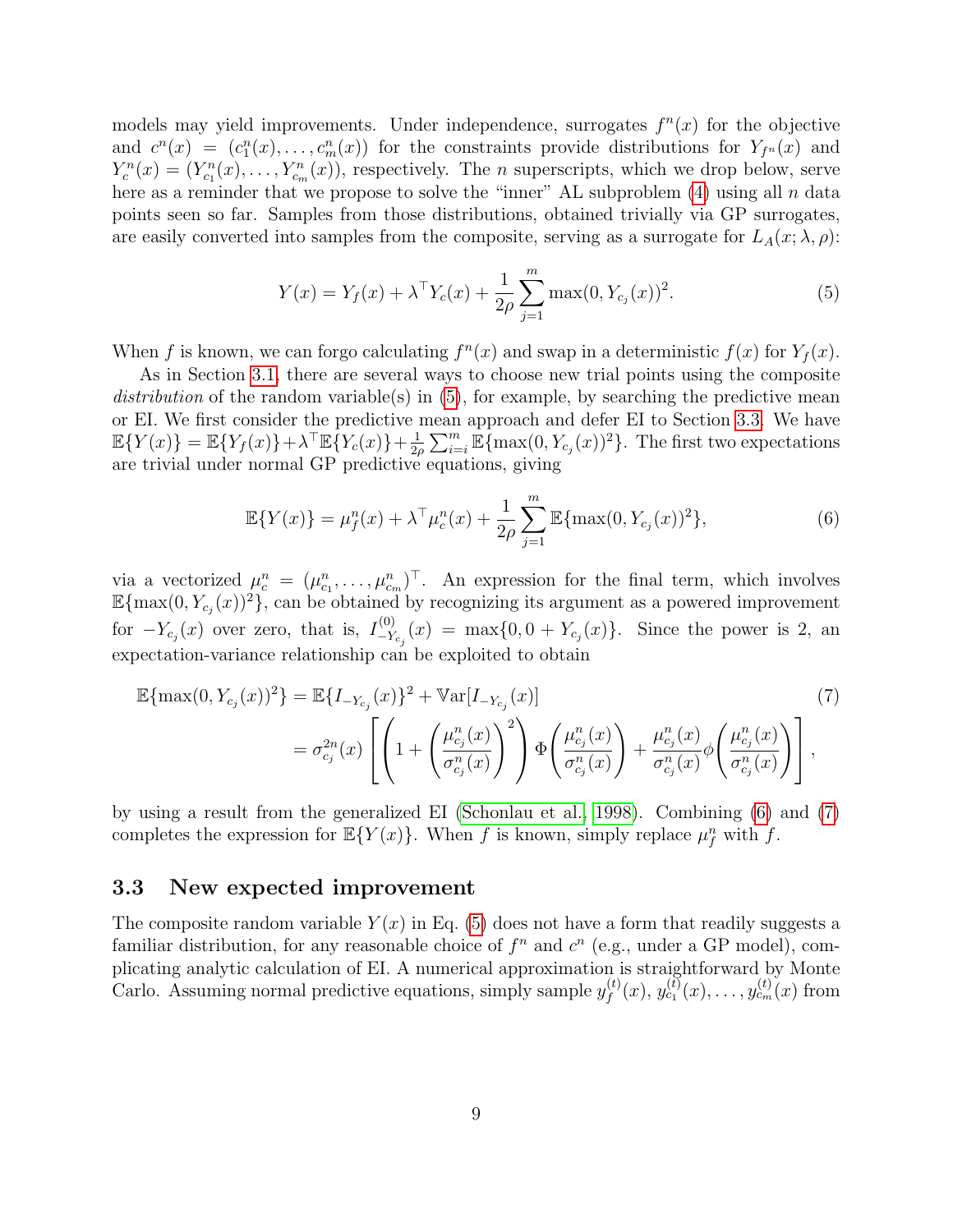$\mathcal{N}(\mu_f^n(x), \sigma_f^{2n}(x))$  and  $\mathcal{N}(\mu_{c_j}^n, \sigma_{c_j}^{2n})$ , respectively, and then average:

<span id="page-9-0"></span>
$$
\mathbb{E}\{I_Y(x)\} \approx \frac{1}{T} \sum_{t=1}^T \max(0, y_{\min}^n - y^{(t)}(x))
$$
\n
$$
= \frac{1}{T} \sum_{t=1}^T \max\left[0, y_{\min}^n - \left(y_f^{(t)}(x) + \lambda^{\top} y_c^{(t)}(x) + \frac{1}{2\rho} \sum_{j=1}^m \max(0, y_{c_j}^{(t)}(x))^2\right)\right],
$$
\n(8)

where  $y_{\min}^n = \min_{i=1,\dots,n} \{f^{(i)} + \lambda^{\top} c^{(i)} + \frac{1}{2a} \}$  $\frac{1}{2\rho}\sum_{j=1}^m \max(0,c_j^{(i)})$  $\binom{(i)}{j}^2$  is the best value of the AL observed so far, given the current  $\lambda$  and  $\rho$  values. We find generally low Monte Carlo error, and hence very few samples (e.g.,  $T = 100$ ) suffice.

However, challenges arise in exploring the EI surface over  $x \in \mathcal{X}$ , since whole swaths of the input space emit numerically zero  $\mathbb{E}\{I_Y(x)\}\$ . When f is known, whereby  $Y_f(x) \equiv f(x)$ , and when the outer loop is in later stages (large k), yielding smaller  $\rho^k$ , the portion of the input space yielding zero EI can become prohibitively large, complicating searches for improvement. The quadratic nature of the AL composite  $(5)$  causes Y to be bounded below for any  $Y_c$ -values under certain  $(\lambda, \rho)$ , no matter how they are distributed.

To delve a little deeper, consider a single blackbox constraint  $c(x)$ , a known objective  $f(x)$ , and a slight twist on Eq. [\(5\)](#page-8-0) where a new composite Y is defined by removing the max. In this special case, one can derive an analytical expression for the EI under GP model for c. Let  $I_{\tilde{Y}} = \max\{0, \tilde{y}_{\min} - \tilde{Y}\}\$ be the improvement function for the new composite  $\tilde{Y}$ , suppressing  $x$  to streamline notation. Calculating the EI involves the following integral, where  $c(y_c)$  represents the density  $c^n$  of  $Y_c$ , which for a GP is specified by some  $\mu$  and  $\sigma^2$ .

$$
\mathbb{E}\{I_{\tilde{Y}}\} = \int_{-\infty}^{\infty} I_{\tilde{y}}c(y_c) dy_c = \int_{\theta} (\tilde{y}_{\min} - \tilde{y}) \frac{1}{\sqrt{2\pi}\sigma} e^{-\frac{1}{2\sigma^2}(y_c - \mu)^2} dy_c, \quad \theta = \{y_c : \tilde{y} < \tilde{y}_{\min}\}.
$$

Substitution and integration by parts yield that when  $\lambda^2 - 2(f - \tilde{y}_{min})/\rho \ge 0$ ,

<span id="page-9-1"></span>
$$
\mathbb{E}\{I_Y\} = \left[\tilde{y}_{\min} - \left(\frac{\mu^2}{2\rho} + \lambda\mu + f\right) - \frac{\sigma^2}{2\rho}\right] \left(\Phi(v_2) - \Phi(v_1)\right) \tag{9}
$$
\n
$$
+ \left[\sigma\mu/\rho + \lambda\sigma\right] \left(\phi(v_2) - \phi(v_1)\right] + \frac{\sigma^2}{2\rho} (v_2\phi(v_2) - v_1\phi(v_1)),
$$
\nwhere  $v_1 = \frac{u_1 - \mu}{\sigma}$ ,  $v_2 = \frac{u_1 - \mu}{\sigma}$ ,  $u_{\pm} = \frac{-\lambda \pm \sqrt{\lambda^2 - 2(f - \tilde{y}_{\min})/\rho}}{\rho^{-1}}$ .

Otherwise, when  $\lambda^2 - 2(f - \tilde{y}_{\min})/\rho < 0$ , we have that  $\mathbb{E}\{I_{\tilde{Y}}\} = 0$ . Rearranging gives  $\rho\lambda^2 < 2(f - \tilde{y}_{\min})$ , which, as  $\rho$  is repeatedly halved, reveals a shrinking region non-zero EI.

Besides pointing to analytically zero EI values under [\(5\)](#page-8-0), the above discussion suggests two ideas. First, avoiding x values leading to  $f(x) > y_{min}$  will boost search efficiency by avoiding zero EI regions. Second, dropping the max in [\(5\)](#page-8-0) may lead to efficiency gains in two ways: from analytic rather than Monte Carlo evaluation, and via a more targeted search when  $f$  is a known monotone function bounded below over the feasible region. In that case,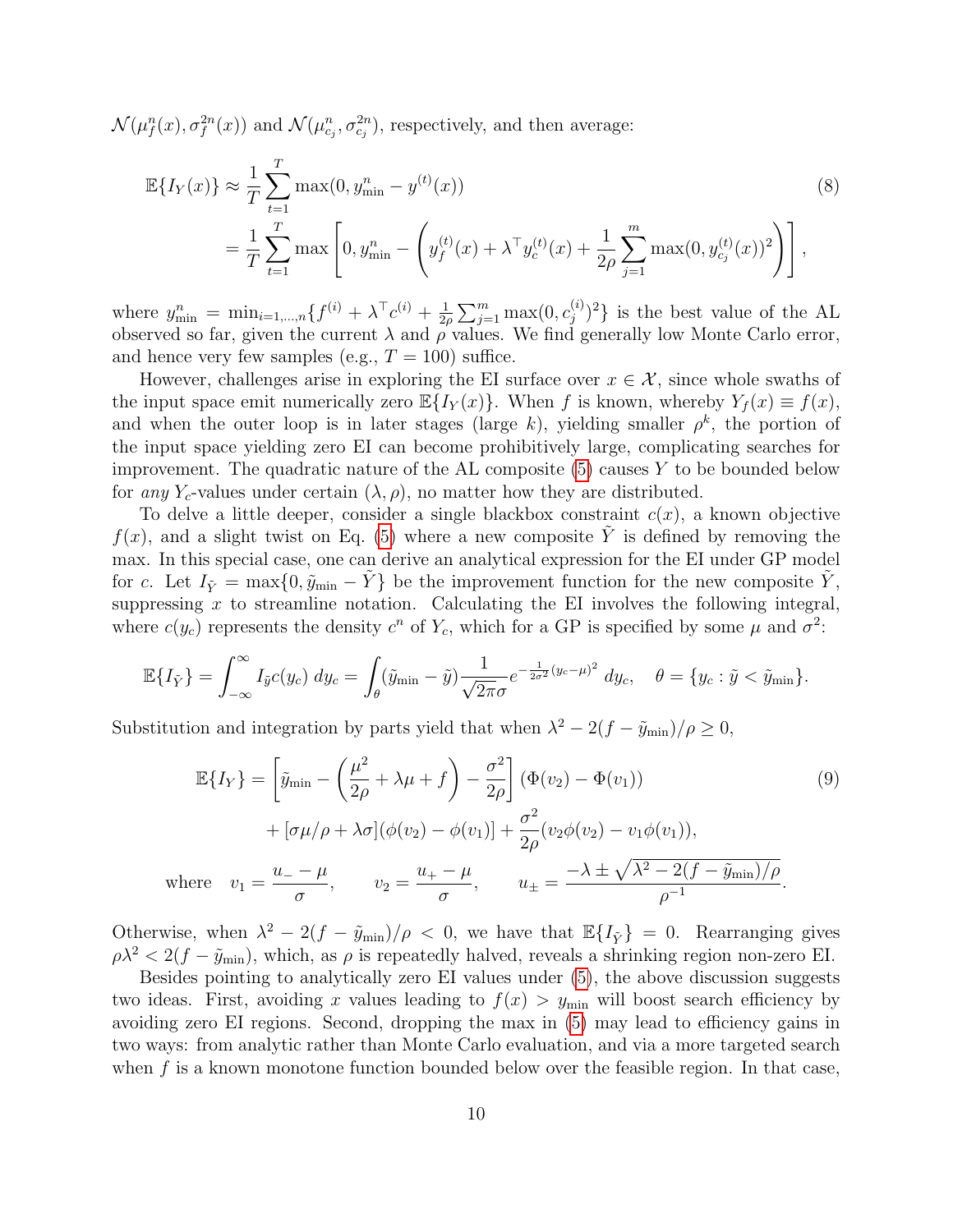a solution is known to lie on the boundary between valid and invalid regions. Dropping the max will submit large negative  $c(x)$ 's to a squared penalty, pushing search away from the interior of the valid region and towards the boundary.

While the single-constraint, known  $f$  formulation is too restrictive for most problems, some simple remedies are worthy of consideration, especially when Monte Carlo is not feasible. Extending to blackbox f, and modeling  $Y_f$ , is straightforward since  $Y_f(x)$  features linearly in Eq. [\(5\)](#page-8-0). Extending to multiple constraints is much more challenging. One option is to reduce a multiple constraint problem into a single one by estimating a single surrogate  $c^{n}(x)$  for an aggregated constraint function, say,  $\sum_{i} Y_{c_{i}}(x)$ . Some care is required because summing can result in information loss which may be extreme if positive and negative  $Y_{c_j}(x)$ cancel valid and invalid values. A better approach would be to use  $Y_c = \sum_i |Y_{c_j}(x)|$  or  $Y_c = \sum_i \max(0, Y_{c_i}(x))$  even though that may result in challenging kinks to model. The former option, using absolute values, could lead to improvements when  $f$  is a known monotone function, exploiting that the solution is on the constraint boundary. However, it may introduce complications when the constraint set includes constraints that are not active/binding at the solution, which we discuss further in Section [6.](#page-16-0)

# <span id="page-10-0"></span>4 Implementation and illustration

In this section, we first provide implementation details for our proposed methods (Section [3\)](#page-6-0), and then demonstrate how they fare on our motivating toy data (Section [1\)](#page-1-2). Implementation details for our comparators (Section [2.4\)](#page-6-1) are provided as supplementary material. which includes details for three further comparators used in our study: a MADS modification which hands constraints natively, simulated annealing, and an "asymmetric entropy" heuristic [\(Lindberg and Lee, 2015\)](#page-19-6). All methods are initialized with  $\lambda^0 = (0, \ldots, 0)^\top$  and  $\rho^0 = 1/2$ . Throughout, we randomize over the initial  $x^0$  by choosing it uniformly in  $\mathcal{B}$ .

## <span id="page-10-1"></span>4.1 Implementation for surrogate model-based comparators

Multiple variations were suggested in Section [3.](#page-6-0) We focus our comparative discussion here on those that performed best. To be clear, none of them performed poorly; but several are easily criticized, and those same methods are consistently dominated by their more sensible counterparts. In particular, we do not provide results for the simplistic approach of Section [3.1,](#page-7-0) requiring modeling a nonstationary composite AL, since that method is dominated by separated modeling of the constituent parts, as described in Section [3.2.](#page-7-1)

We entertain alternatives from Sections [3.2–](#page-7-1)[3.3](#page-8-1) that involve guiding the inner optimization with  $\mathbb{E}\{Y\}$  and  $\mathbb{E}\{I_Y\}$ , following Eqs. [\(7](#page-8-3)[–8\)](#page-9-0), respectively. We note here that the results based on a Monte Carlo  $\mathbb{E}\{Y\}$ , via the analog of [\(8\)](#page-9-0) without "max[0,  $y_{\min}^n$ -", and the analytical alternative [\(7\)](#page-8-3) are indistinguishable up to Monte Carlo error when randomizing over  $x^0$ . Taking inspiration from the analytic EI derivation for the special case in Section [3.3,](#page-8-1) we entertain a variation on the numeric EI that discards the max term. We do not provide results based on the analytic expression [\(9\)](#page-9-1), however, because doing so requires modeling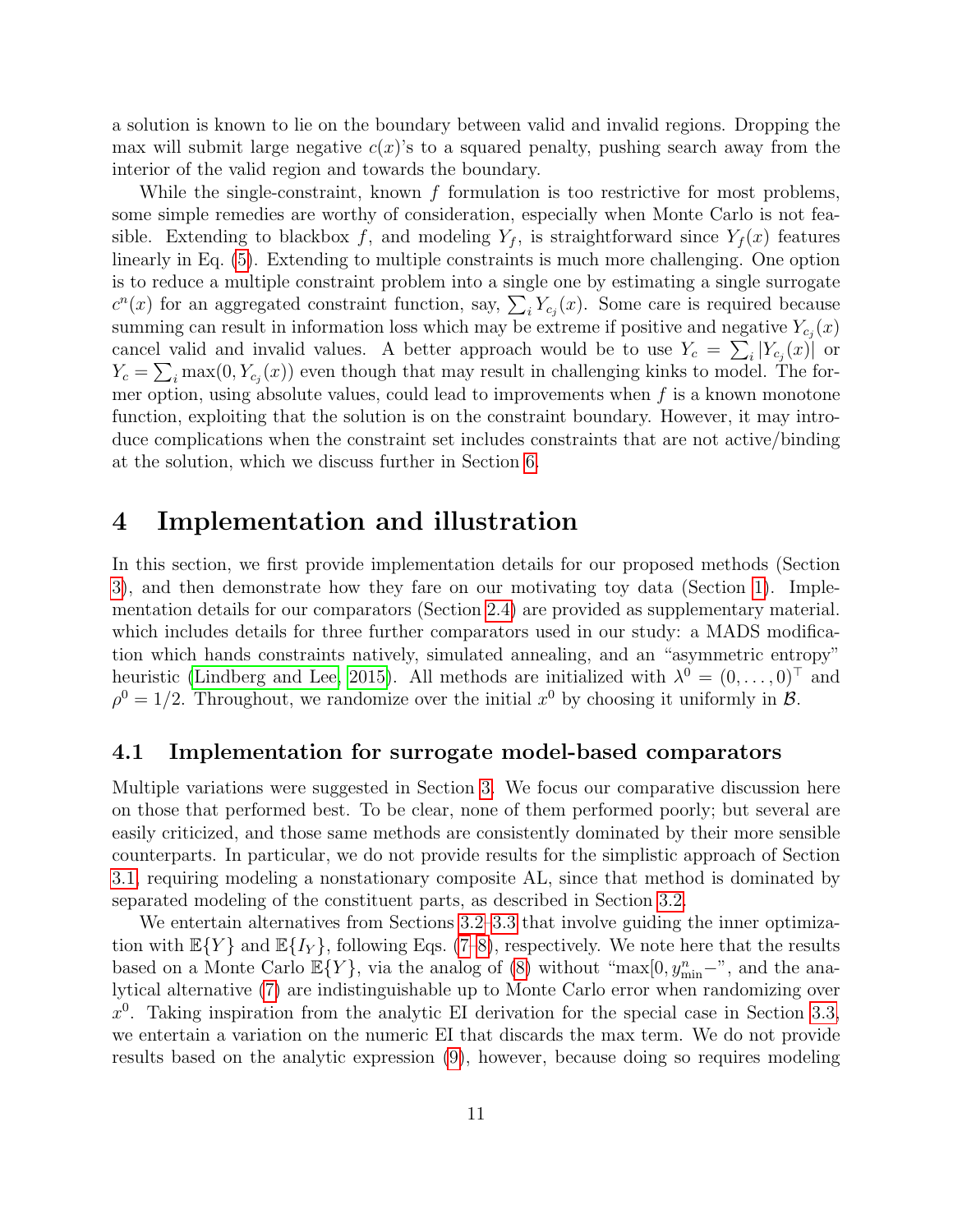compromises that hamper effective search. In total we report results for four variations pairing one of  $\mathbb{E}\{Y\}$  and  $\mathbb{E}\{I_Y\}$  with the original AL [\(5\)](#page-8-0) and a version obtained without the max, which are denoted by the acronyms EY, EI, EY-nomax, and EI-nomax, respectively.

Throughout we treat f as known and model each  $Y_{c_i}$  with separate GPs initialized with ten random (space filling) input-output pairs from  $\beta$  (i.e., the outer loop of Algorithm [1](#page-5-1) starts with  $x^{(1:10)}$ ). For fast updates and MLE calculations—when designs are augmented as Algorithm [1](#page-5-1) progresses—we used updateGP and mleGP, from the laGP package [\(Gramacy,](#page-19-7) [2014\)](#page-19-7) for R. Each inner loop search in Algorithm [1](#page-5-1) is based on a random set of 1,000 candidate x locations  $\mathcal{X}^n$ . Spacing candidates uniformly in  $\mathcal{B}$  is inefficient when f is a known linear function. Instead we consider random *objective improving candidates* (OICs) defined by  $\mathcal{X} = \{x : f(x) < f_{\min}^{n*}\}\$ , where  $f_{\min}^{n*}$  is the best value of the objective for the  $n_* \leq n$  valid points found so far. If  $n_* = 0$ , then  $f_{\min}^{n_*} = \infty$ . A random set of candidates  $\mathcal{X}^n$  is easy to populate by rejection sampling even when  $\mathcal X$  is small relative to  $\mathcal B$ .

A nice feature of OICs is that a fixed number  $|\mathcal{X}^n|$  organically pack more densely as improved  $f_{\min}^{n*}$  are found. However, as progress slows in later iterations, the density will plateau, with two consequences: (1) impacting convergence diagnostics based on the candidates (like max  $\mathbb{E}\{I_Y\}$ ) and (2) causing the proportion of  $\mathcal{X}^n$  whose EI is nonzero to dwindle. We address (1) by declaring approximate convergence, ending an inner loop search [step 2] of Algorithm 1, if ten trials pass without improving  $y_{\min}^n$ . When guiding search with  $\mathbb{E}\{I_Y\}$ , earlier approximate convergence [also ending step 2] is declared when  $\max_{x \in \mathcal{B}} \mathbb{E}\{I_Y(x)\} < \epsilon$ , for some tolerance  $\epsilon$ . Consequence (2) may be addressed by increasing  $|\mathcal{X}^n|$  over time; however we find it simpler to default to an  $\mathbb{E}\{Y\}$  search if less than, say, 5% of  $\mathcal{X}^n$  gives nonzero improvement. This recognizes that gains to the exploratory features of EI are biggest early in the search, when the risk of being trapped in an inferior local mode is greatest.

While the above explains some of the salient details of our implementation, many specifics have been omitted for space considerations. For full transparency please see optim.auglag in the laGP package, implementing all variations considered here. [Gramacy](#page-19-8) [\(2014\)](#page-19-8), the package vignette, provides a worked-code illustration for the toy problem considered below.

### <span id="page-11-0"></span>4.2 Empirical results for the toy problem

Figure [2](#page-12-0) summarizes the results of a Monte Carlo experiment for the toy problem described in Section [1.](#page-2-0) Each of 100 repetitions is initialized randomly in  $\mathcal{B} = [0, 1]^2$ . The graph in the figure records the average of the best valid value of the objective over the iterations. The plotted data coincide with the numbers shown in the middle section of the accompanying table for the  $25<sup>th</sup>$ ,  $50<sup>th</sup>$  and final iteration. The other two sections show the 90% quantiles to give an indication of worst- and best-case behavior.

Figure [2](#page-12-0) indicates that all variations on our methods eventually outperform all comparators in terms of both average and worst-case behavior. All methods find the right global minima in five or more cases (5% results), but only the EI-based ones perform substantially better in the worst case (using the 95% numbers). In only one case out of 100 did EI not find the global minima, whereas 15% of the model-based runs failed to find it (these runs finding other local solutions instead). Except for a brief time near iteration  $n = 50$ , and ignoring the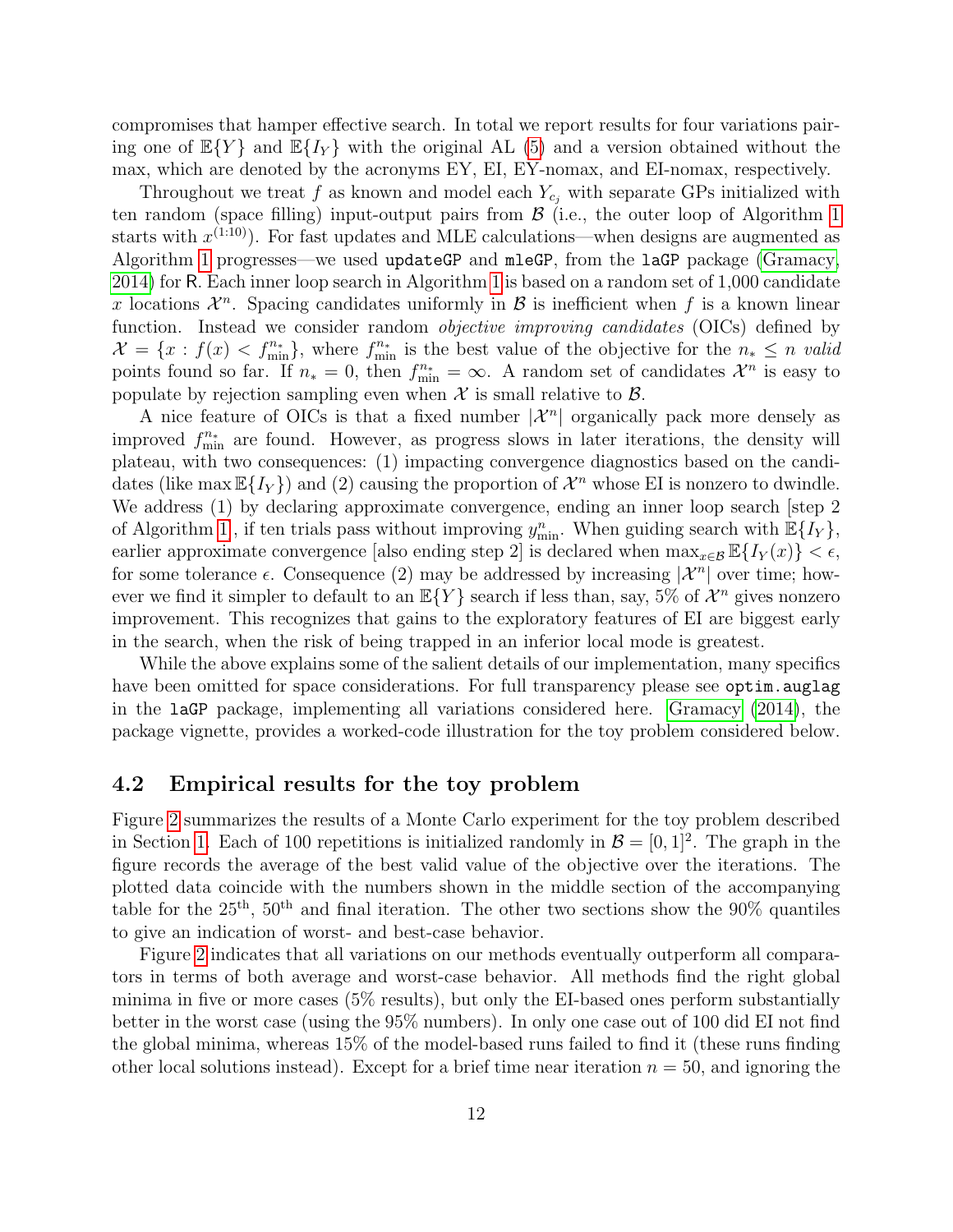<span id="page-12-0"></span>

|                          |                       |                          |                                  |    | $\boldsymbol{n}$ | 25                     | 50    | 100               |       |       |       |  |  |
|--------------------------|-----------------------|--------------------------|----------------------------------|----|------------------|------------------------|-------|-------------------|-------|-------|-------|--|--|
|                          |                       |                          | <b>SANN</b><br>MADS-AL           |    |                  |                        |       |                   | 95%   |       |       |  |  |
| best valid objective (f) | $\frac{2}{1}$         |                          |                                  |    |                  |                        |       |                   | 0.866 | 0.775 | 0.602 |  |  |
|                          |                       |                          |                                  |    |                  |                        |       |                   | 0.906 | 0.770 | 0.603 |  |  |
|                          |                       |                          |                                  |    |                  | EY<br>$EY$ -nomax      | 1.052 | 0.854             | 0.603 |       |       |  |  |
|                          |                       |                          | AsyEnt<br><b>MADS</b>            |    |                  |                        |       |                   | 1.042 | 0.796 | 0.603 |  |  |
|                          | $\tilde{\mathcal{L}}$ |                          |                                  |    | model-based      | <b>SANN</b><br>MADS-AL | 1.013 | 0.940             | 0.855 |       |       |  |  |
|                          |                       |                          |                                  |    |                  |                        |       |                   | 1.070 | 0.979 | 0.908 |  |  |
|                          |                       |                          |                                  |    |                  | AsyEnt                 | 0.825 | 0.761             | 0.758 |       |       |  |  |
|                          | $\frac{0}{1}$         |                          |                                  |    |                  | <b>MADS</b>            | 1.056 | 0.886             | 0.863 |       |       |  |  |
|                          |                       |                          |                                  |    |                  | model                  | 1.064 | 0.861             | 0.750 |       |       |  |  |
|                          |                       |                          |                                  |    |                  | average                |       |                   |       |       |       |  |  |
|                          | $\frac{6}{10}$        |                          | EY<br>EY-nomax<br>EI<br>El-nomax |    |                  |                        |       |                   | 0.715 | 0.658 | 0.602 |  |  |
|                          |                       |                          |                                  |    |                  |                        |       |                   | 0.715 | 0.633 | 0.601 |  |  |
|                          |                       |                          |                                  |    |                  |                        |       |                   | 0.779 | 0.653 | 0.601 |  |  |
|                          |                       |                          |                                  |    |                  |                        |       |                   | 0.743 | 0.634 | 0.603 |  |  |
|                          |                       |                          |                                  |    |                  |                        |       |                   | 0.837 | 0.771 | 0.716 |  |  |
|                          | $0.\overline{8}$      |                          |                                  |    |                  | MADS-AL<br>AsyEnt      | 0.789 | 0.728             | 0.709 |       |       |  |  |
|                          | 0.7                   |                          |                                  |    |                  |                        |       |                   | 0.733 | 0.680 | 0.677 |  |  |
|                          |                       |                          |                                  |    |                  |                        |       |                   | 0.793 | 0.697 | 0.673 |  |  |
|                          |                       |                          |                                  |    |                  |                        |       |                   | 0.775 | 0.667 | 0.621 |  |  |
|                          |                       |                          |                                  |    |                  |                        |       |                   | $5\%$ |       |       |  |  |
|                          |                       |                          |                                  |    |                  |                        |       | EI                | 0.610 | 0.602 | 0.600 |  |  |
|                          | 0.6                   |                          |                                  |    |                  |                        |       | EI-nomax          | 0.613 | 0.601 | 0.600 |  |  |
|                          |                       |                          |                                  |    |                  |                        |       | EY                | 0.607 | 0.601 | 0.600 |  |  |
|                          |                       |                          |                                  |    |                  |                        |       | $EY$ -nomax       | 0.606 | 0.600 | 0.600 |  |  |
|                          |                       | $\mathbf 0$              | 20                               | 40 | 60               | 80                     | 100   | <b>SANN</b>       | 0.648 | 0.630 | 0.612 |  |  |
|                          |                       |                          |                                  |    |                  |                        |       | MADS-AL<br>AsyEnt | 0.600 | 0.600 | 0.600 |  |  |
|                          |                       | blackbox evaluations (n) |                                  |    |                  |                        |       |                   | 0.610 | 0.601 | 0.600 |  |  |
|                          |                       |                          |                                  |    |                  |                        |       | <b>MADS</b>       | 0.608 | 0.600 | 0.599 |  |  |
|                          |                       |                          |                                  |    |                  | model                  | 0.600 | 0.599             | 0.599 |       |       |  |  |

Figure 2: Results for the motivating problem in Section [1](#page-2-0) over 100 Monte Carlo repetitions with a random  $x^0$ . The plot tracks the average best valid value of the objective over 100 blackbox iterations; the table shows distributional information at iterations 25, 50, and 100.

first 20 iterations for which all methods perform similarly, EI-based comparators dominate EY analogues. There is a period ( $n \approx 35$ ) where EI's average progress stalls temporarily. We observed that this usually marks a transitional period from primarily exploratory to primarily exploitive behavior. Toward the end of the trials, the methods based on dropping the max from Eq. [\(5\)](#page-8-0) win out. Ignoring regions of the space giving large negative values of  $c(x)$  seems to help in these latter stages, but it can hinder performance earlier on.

SA fares worst in this example; however, it does better in our real-data one below. Although we summarize results for the first 100 evaluations, we ran the SA comparator to convergence and report here that each repetition did eventually converge to the global minimum. Reaching convergence, however, took an average of 8,240 evaluations. Compared with our EI-based results, this represents an enormous expense, which foreshadows further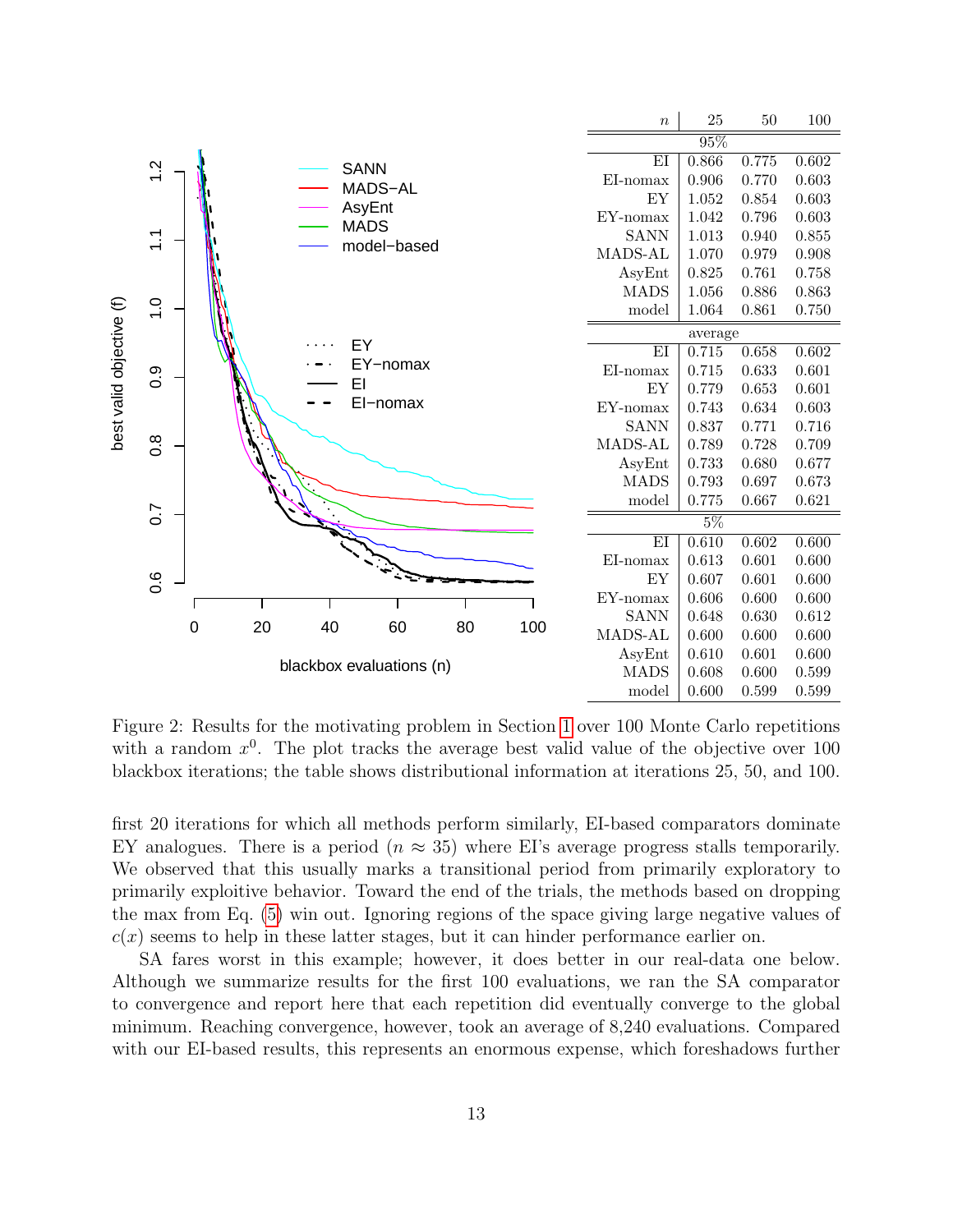discussion in Section [6](#page-16-0) about why stochastic search may be less than ideal for optimization of expensive computer simulation experiments. The asymmetric entropy method ("AsyEnt") performs well once active search begins after ten space-filling evaluations. Subsequently its progress plateaus indicating a struggle to consistently hone-in on solutions near the boundary.

# <span id="page-13-0"></span>5 Pump-and-treat hydrology problem

We turn now to our motivating example. Worldwide, there are more than 10,000 contaminated land sites [\(Meer et al., 2008\)](#page-20-7). Environmental cleanup at these sites has received increased attention over the past 20–30 years. Preventing the migration of contaminant plumes is vital to protect water supplies and prevent disease. One approach is pump-andtreat remediation, in which wells are strategically placed to pump out contaminated water, purify it, and inject the treated water back into the system to prevent contaminant spread. A case study of one such remediation is the 580-acre Lockwood Solvent Groundwater Plume Site, an EPA Superfund site located near Billings, Montana, where industrial practices have led to groundwater contamination [\(United States Environmental Protection Agency, 2013\)](#page-20-8). Figure [3](#page-13-1) shows the location of the site and provides a simplified illustration of the contaminant plumes that threaten the Yellowstone River. To prevent further expansion of these plumes, the placement of six pump-and-treat wells has been proposed, as shown in the figure.



<span id="page-13-1"></span>Figure 3: Lockwood site and its contaminant plumes. The map on the left identifies the Lockwood Solvent region and shows its proximity to the Yellowstone River and the city of Billings (image from the website of [Agency for Toxic Substances & Disease Registry](#page-18-4) [\(2010\)](#page-18-4)). The *right* panel illustrates the plume sites, its boundaries (including the Yellowstone river), and the proposed location of six remediation wells (A1, A2, B1, B2, B3, B4).

[Mayer et al.](#page-20-9) [\(2002\)](#page-20-9) posed the pump-and-treat problem as a constrained blackbox optimization problem. For the version of the problem considered here, the pumping rates are varied in order to minimize the cost of operating the system subject to constraints on the contaminant staying within the plume boundaries. Letting  $x_j$  denote the pumping rate for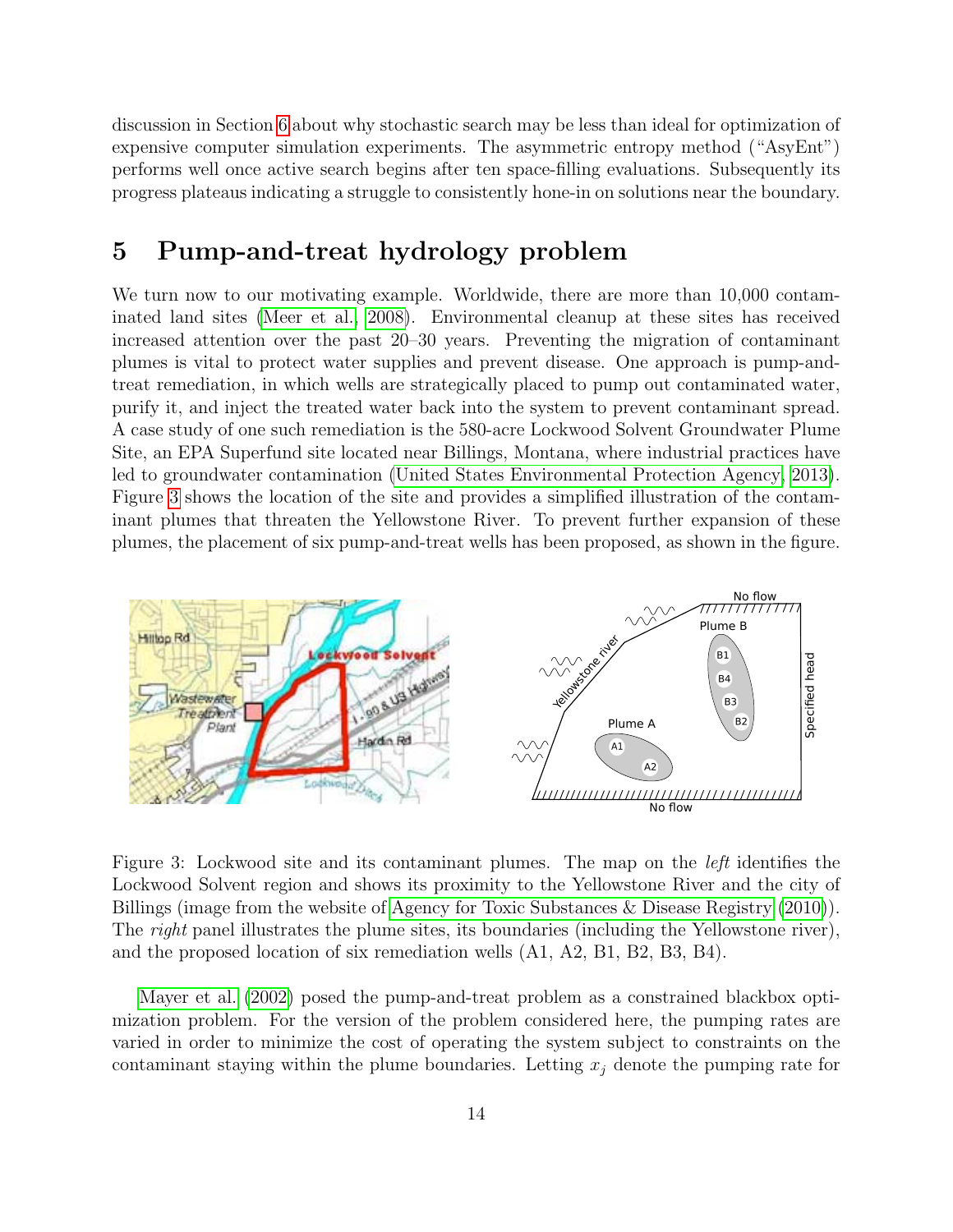

Figure 4: Progress of algorithms on the Lockwood problem; the vertical axes denote the value of the objective at the best valid iterate as a function of the number of optimization iterations. The left graph shows the results of algorithms compared by [\(Matott et al., 2011\)](#page-19-9); the *right* one abstracts the *left* graph for further comparison (e.g., using  $OICs$ ).

well  $j$ , one obtains the constrained problem

<span id="page-14-0"></span>
$$
\min_{x} \{ f(x) = \sum_{j=1}^{6} x_j : c_1(x) \le 0, \, c_2(x) \le 0, \, x \in [0, 2 \cdot 10^4]^6 \}.
$$

The objective  $f$  is linear and describes the costs required to operate the wells. In the absence of the constraints c, the solution is at the origin and corresponds to no pumping and no remediation. The two constraints denote flow exiting the two contaminant plumes. An analytic element method groundwater model simulates the amount of contaminant exiting the boundaries and is treated as a blackbox [\(Matott et al., 2006\)](#page-19-10). This model never returns negative values for the constraint, and this nonsmoothness—right at the constraint boundary—can present modeling challenges.

### <span id="page-14-1"></span>5.1 Some comparators

[Matott et al.](#page-19-9) [\(2011\)](#page-19-9) featured this example in a comparison of MATLAB and Python optimizers, treating constraints via APM. The results of this study are shown in the left panel of Figure [4](#page-14-0) under a total budget of 1,000 evaluations. All comparators were initialized at the valid input  $x^0 = (10, 000, \ldots, 10, 000)^\top$ . To abstract these trajectories as a benchmark we shall superimpose our new results on an image of the first 500 iterations.

The *right* panel of Figure [4](#page-14-0) shows an example, with a simple comparator overlaid based on stochastic search with OICs (Section [4.1\)](#page-10-1). It may be surprising that simple stochas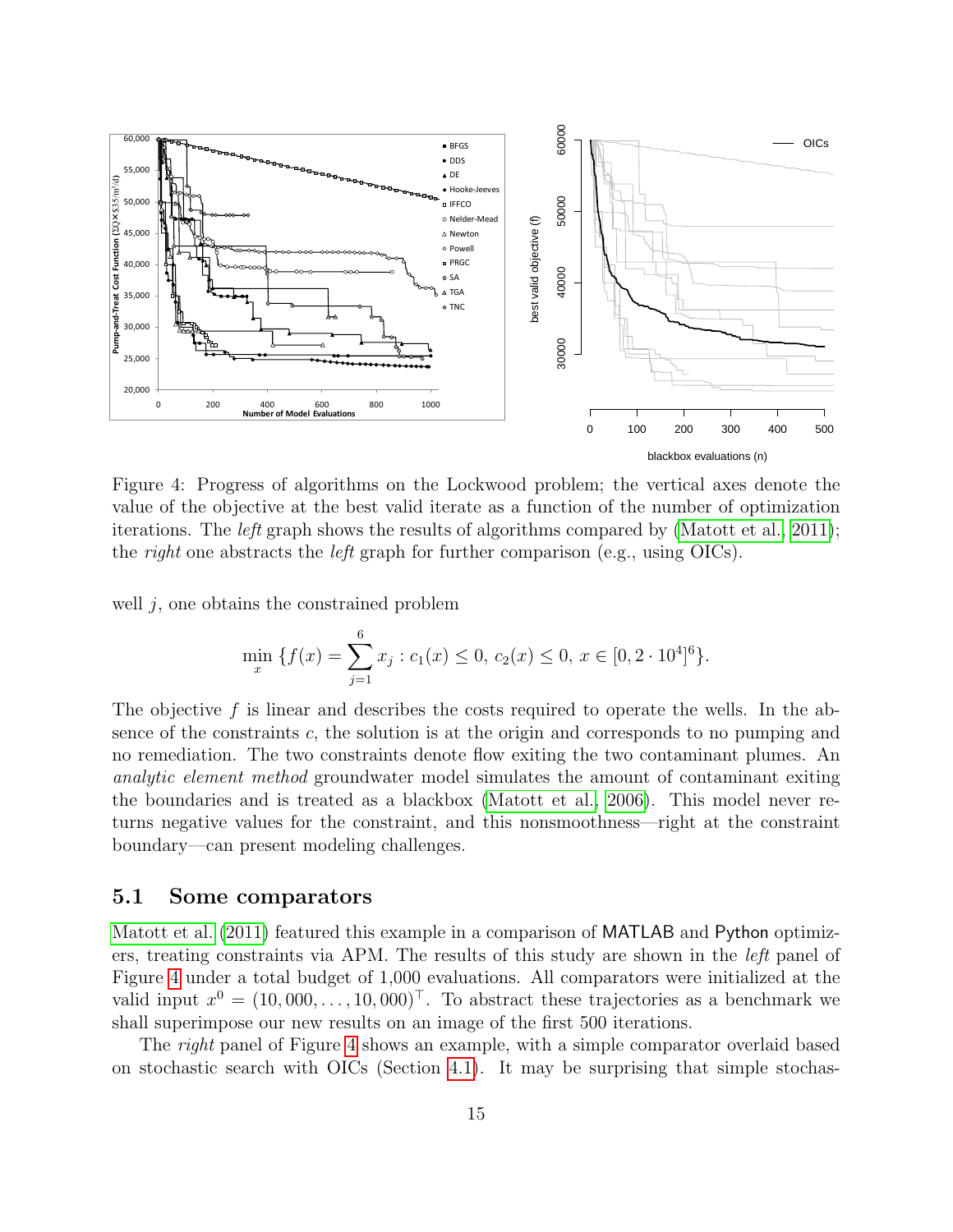tic search—based on sampling one OIC in each trial and updating the best valid value of the objective when a new one is found—performs well relative to much more thoughtful comparators. Since the method is stochastic, we are revealing its average behavior over thirty replicates. That average is competitive with the best group of methods for the first twenty-five iterations or so, suggesting that those methods, while implementing highly varied protocols, are not searching any better than randomly in early stages. Observe that even after those early stages, OICs still outperform at least half the comparators for the remaining trials. Those methods are getting stuck in local minima, whereas OICs are shy of clumsily global. However pathologically slow a random search like this may be to converge, its success on this problem illustrates a clear benefit to exploration over exploitation in early stages.

## 5.2 Using augmented Lagrangians

Figure [5](#page-16-1) shows the results of a Monte Carlo experiment set up like the one in Section [4.2.](#page-11-0) In this case each of thirty repetitions was initialized randomly with  $x^0 \in \mathcal{B} = [0, 20000]^6$ . Note that comparators from Section [5.1](#page-14-1) (in gray) used a single fixed starting location  $x^0$ , not a random one. From the figure we can see that the relative ordering of our proposed hybrid surrogate/AL comparators is roughly the same as for the toy problem. The surrogate-modelbased average and worst-case behaviors are better than those of the other AL comparators and are competitive with those of the best APMs from [Matott et al.](#page-19-9) Many of the individual Monte Carlo runs of our EI- and EY-based methods outperformed all APM comparators.

But some individual APM runs outperform our average results. We believe that the initializing value  $x^0$  used by those methods is a tremendous help. For example, when running MADS (no AL) with that same value, it achieved the best result in our study, 23,026. That MADS' average behavior is much worse suggests extreme differential performance depending on the quality of initialization, particularly with regard to the validity of the initial value  $x^0$ . Moreover, the 95% section of the table reveals that a substantial proportion (5-10%) of the repetitions resulted in no valid solution even after exhausting the full budget of  $n = 500$ iterations.[2](#page-15-0) Had the [Matott et al.](#page-19-9) comparison been randomly initialized, we expect that the best comparators would similarly have fared worse. By contrast, in experiments with the surrogate-based methods using the same valid  $x^0$  we found (not shown) no differences, up to Monte Carlo error, in the final solutions we obtained.

The SA comparator performed rather better in this experiment compared our synthetic example in Section [4.2,](#page-11-0) out-performing all but one of the classical AL methods. Due to the expense of the blackbox simulations (and the likelihood that convergence could require thousands of iterations) we did not attempt to run SA to convergence to see if it is ultimately competitive with our EI-based methods. The story is similar for "AsyEnt". After the one hundred space-filling candidates, progress is rapid—beating out our classical comparators—but it quickly plateaus, never quite matching our surrogate-model-based AL ones. Interestingly, SA and AsyEnt have the worst best-case (5% and 500 iterations) results.

<span id="page-15-0"></span><sup>&</sup>lt;sup>2</sup>We put  $60,000$  in as a placeholder for these cases.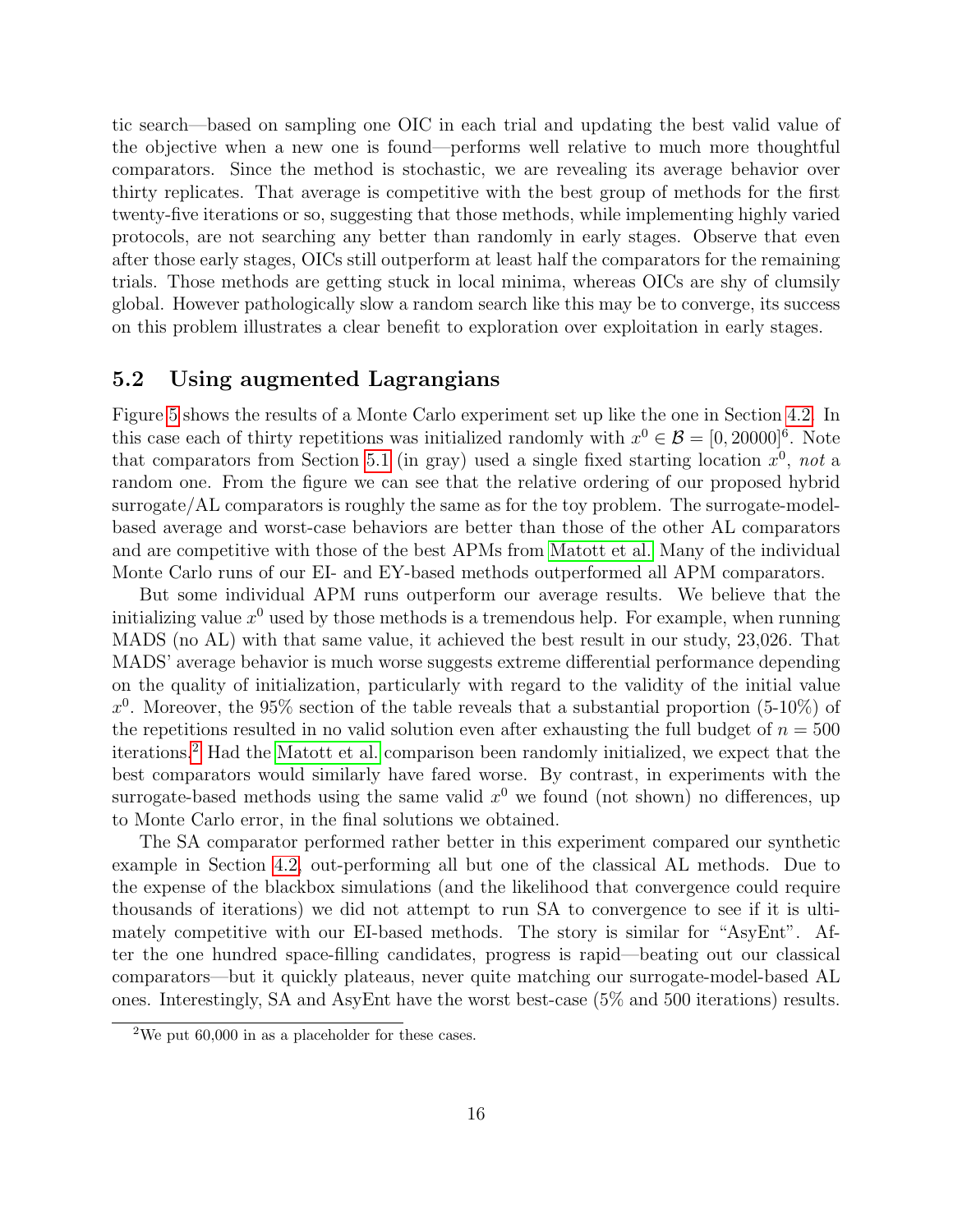<span id="page-16-1"></span>

|                          |                |                          |     |     |     |                                                 |        | $\boldsymbol{n}$ | 100   | <b>200</b> | 500   |  |
|--------------------------|----------------|--------------------------|-----|-----|-----|-------------------------------------------------|--------|------------------|-------|------------|-------|--|
|                          |                |                          |     |     |     |                                                 |        | 95%              |       |            |       |  |
| best valid objective (f) | 60000          |                          |     |     |     | <b>SANN</b>                                     |        | $E$ I            | 37584 | 28698      | 25695 |  |
|                          |                |                          |     |     |     | MADS-AL                                         |        | EI-nomax         | 43267 | 28875      | 25909 |  |
|                          |                |                          |     |     |     | AsyEnt                                          |        | EY               | 36554 | 32770      | 27362 |  |
|                          |                |                          |     |     |     | <b>MADS</b>                                     |        | $EY$ -nomax      | 36446 | 29690      | 26220 |  |
|                          |                |                          |     |     |     | model-based<br>EY<br>EY-nomax<br>EI<br>El-nomax |        | <b>SANN</b>      | 43928 | 35456      | 30920 |  |
|                          | 50000          |                          |     |     |     |                                                 |        | MADS-AL          | 60000 | 49020      | 32663 |  |
|                          |                |                          |     |     |     |                                                 | AsyEnt | 49030            | 29079 | 27445      |       |  |
|                          |                |                          |     |     |     |                                                 |        | <b>MADS</b>      | 60000 | 60000      | 60000 |  |
|                          |                |                          |     |     |     |                                                 |        | model            | 60000 | 60000      | 35730 |  |
|                          |                |                          |     |     |     |                                                 |        | average          |       |            |       |  |
|                          |                |                          |     |     |     |                                                 |        | $E$ I            | 31048 | 26714      | 24936 |  |
|                          |                |                          |     |     |     |                                                 |        | EI-nomax         | 30874 | 26333      | 25032 |  |
|                          | 40000<br>30000 |                          |     |     |     |                                                 |        | EY               | 30701 | 27721      | 25359 |  |
|                          |                |                          |     |     |     |                                                 |        | $EY$ -nomax      | 29199 | 26493      | 24954 |  |
|                          |                |                          |     |     |     |                                                 |        | <b>SANN</b>      | 35219 | 31777      | 29375 |  |
|                          |                |                          |     |     |     |                                                 |        | MADS-AL          | 40474 | 32162      | 28479 |  |
|                          |                |                          |     |     |     |                                                 |        | AsyEnt           | 43194 | 27860      | 26500 |  |
|                          |                |                          |     |     |     |                                                 |        | <b>MADS</b>      | 44694 | 39157      | 35931 |  |
|                          |                |                          |     |     |     |                                                 |        | model            | 36378 | 34994      | 30304 |  |
|                          |                |                          |     |     |     |                                                 |        |                  | $5\%$ |            |       |  |
|                          |                |                          |     |     |     |                                                 |        | $E$ I            | 27054 | 25119      | 24196 |  |
|                          |                |                          |     |     |     |                                                 |        | EI-nomax         | 26506 | 24367      | 24226 |  |
|                          |                |                          |     |     |     |                                                 |        | EY               | 25677 | 24492      | 24100 |  |
|                          |                |                          |     |     |     |                                                 |        | $EY$ -nomax      | 25185 | 24487      | 24128 |  |
|                          |                |                          |     |     |     |                                                 |        | <b>SANN</b>      | 28766 | 27238      | 26824 |  |
|                          |                | $\mathbf 0$              | 100 | 200 | 300 | 400                                             | 500    | MADS-AL          | 30776 | 26358      | 24102 |  |
|                          |                |                          |     |     |     |                                                 |        | AsyEnt           | 37483 | 26681      | 25377 |  |
|                          |                | blackbox evaluations (n) |     |     |     |                                                 |        | <b>MADS</b>      | 30023 | 26591      | 23571 |  |
|                          |                |                          |     |     |     |                                                 |        | model            | 25912 | 25164      | 24939 |  |

Figure 5: Results for the Lockwood problem over 30 Monte Carlo repetitions with a random  $x<sup>0</sup>$ . The plot tracks the average best valid value of the objective over blackbox iterations; the table shows more distributional information at iterations 100, 200, and 500.

# <span id="page-16-0"></span>6 Discussion

We explored a hybridization of statistical global optimization with an amenable mathematical programming approach to accommodating constraints. In particular, we combined Gaussian process surrogate modeling and expected improvement methods from the design of computer experiments literature with an additive penalty method that has attractive convergence properties: the augmented Lagrangian. The main advantage of this pairing is that it reduces a constrained optimization into an unconstrained one, for which statistical methods are more mature. Statistical methods are not known for their rapid convergence to local optima, but they are more conservative than their mathematical programming analogues: in many cases offering better global solutions with fewer blackbox evaluations.

We extended the idea of EI to a composite objective arising from the AL and showed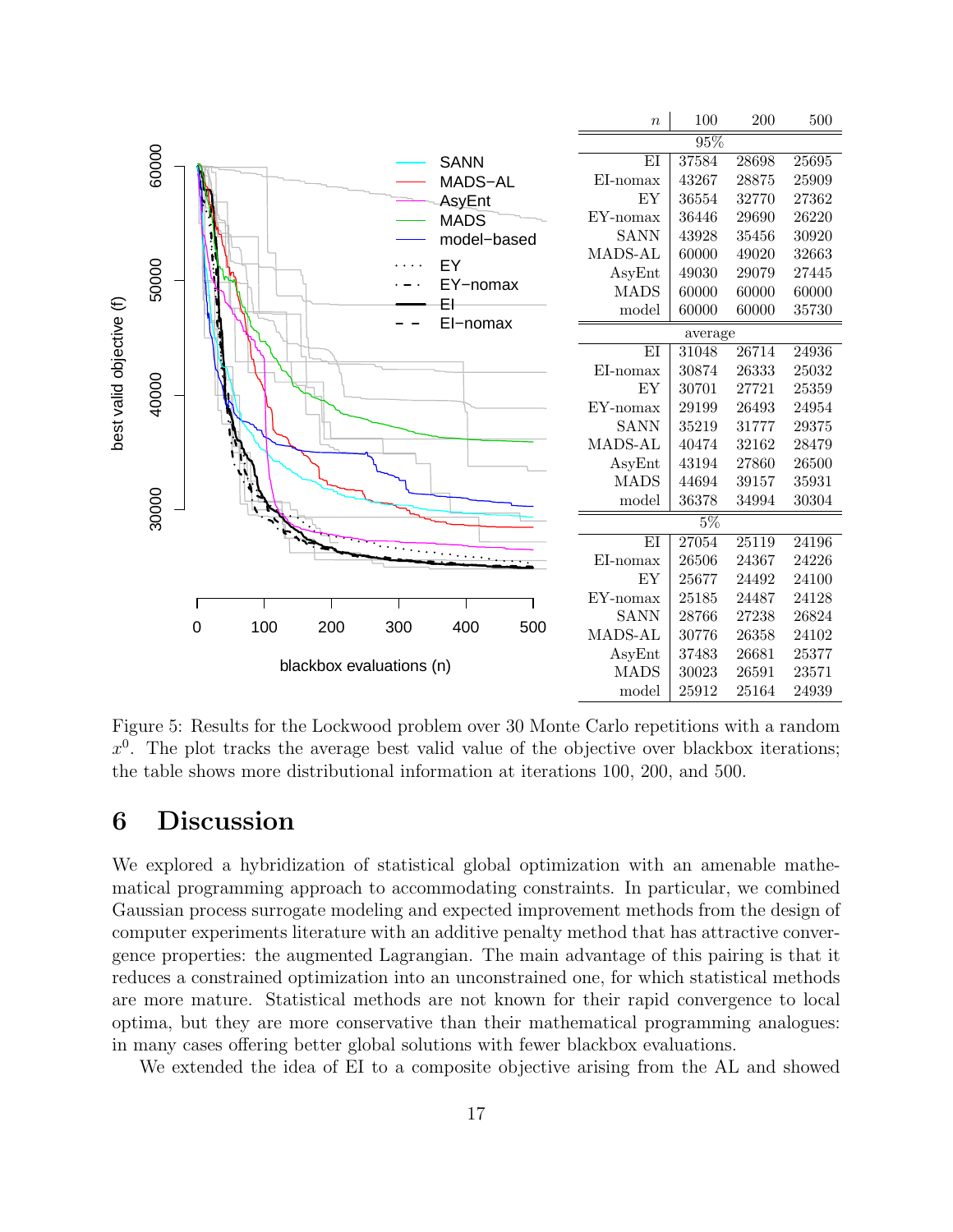that the most sensible variations on such schemes consistently outperform similar methods leveraging a more traditional optimization framework whose focus is usually more local. Still, there is plenty of room for improvement. For example, we anticipate gains from a more aggressive hybridization that acknowledges that the statistical methods fail to "penetrate" into local troughs, particularly toward the end of a search. In the unconstrained context, [Gray et al.](#page-19-11) [\(2007\)](#page-19-11) and [Gramacy and Le Digabel](#page-18-1) [\(2011\)](#page-18-1) have had success pairing EI with modern direct search optimizers. Both setups port provable local convergence from the direct method to a more global search context by, in effect, letting the direct solver take over toward the end of the search in order to "drill down" to a final solution.

Other potential extensions involve improvements on the statistical modeling front. For example, our models for the constraints were independent for each  $c_j$ ,  $j = 1, \ldots, m$ , leaving untapped potential to leverage cross correlations (e.g., [Williams et al., 2010\)](#page-21-0). Ideas from multiobjective optimization may prove helpful in our multiconstraint format. Treating them as we do in a quadratic composite (via the AL) represents one way forward; keeping them separated with Pareto-optimal-like strategies may be another promising option (see, e.g., [Svenson and Santner, 2012;](#page-20-10) [Picheny, 2013,](#page-20-11) [2014\)](#page-20-12).

Better analytics offer the potential for further improvement. We resorted to Monte Carlo (MC) for two aspects of our calculations, however it is important to clarify we are not advocating a stochastic search. An analytic EI calculation, or a branch-and-bound-like scheme for optimizing it at each inner-loop search step, would eliminate MC errors and yield an entirely deterministic scheme. Sometimes a bit of stochasticity is welcome in statistical design applications, of which blackbox optimization is an example. However, there are clearly limits to the usefulness of random search in that setting, especially when simulations for the objective or constraint(s) are expensive. This is borne out in our empirical work where a simulated annealing (SA) implementation demonstrates lukewarm results under tight computational budgets. SA offers nice technical guarantees for global solutions but, as the R documentation for optim's method="SANN" cautions, it "depends critically on the settings of the control parameters. It is not a general-purpose method but can be very useful in getting to a good value on a very rough surface."

There may be alternative ways to acknowledge—in the known monotone objective  $(f)$ case, as in both of our examples—that the solution lies on a constraint boundary. Our ideas for this case (e.g., dropping the max in the  $AL(5)$  $AL(5)$ ) are attractive because they can be facilitated by a minor coding change, but they yield just modest improvements. It is also risky when the problem includes nonbinding constraints at the solution, by inappropriately inflating the importance of candidates well inside the valid region according to one constraint, but well outside for another. The slack variable approach of [Kannan and Wild](#page-19-3) [\(2012\)](#page-19-3) may present an attractive remedy, especially when  $c(x)$  returns only nonnegative values like in our hydrology example, as might explicit learning of classification boundaries to guide sampling (e.g., [Lee et al., 2011;](#page-19-12) [Chevalier et al., 2014;](#page-18-5) [Lindberg and Lee, 2015\)](#page-19-6).

In closing, however, we remark that perhaps extra complication, which is what many of the above ideas entail, may not be pragmatic from an engineering perspective. The AL is a simple framework and its hybridization with GP models and EI is relatively straightforward,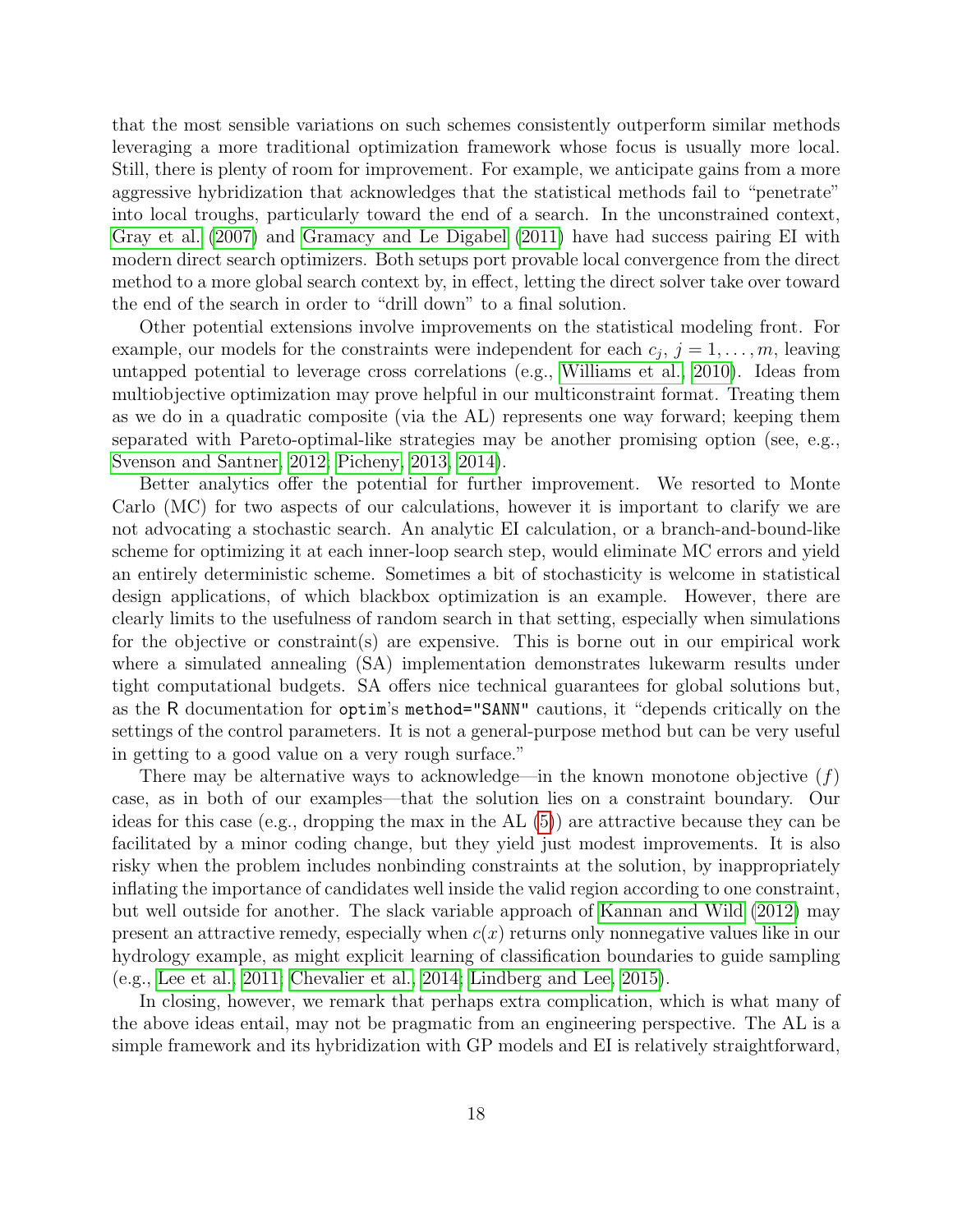allowing existing statistical software to be leveraged directly (e.g., laGP was easy to augment to accommodate the new methods described here). This is attractive because, relative to the mathematical programming literature, statistical optimization has few constrained optimization methods readily deployable by practitioners. The statistical optimization literature is still in its infancy in the sense that bespoke implementation is required for most novel applications. By contrast, software packages like NOMAD, implementing MADS (see supplementary material) generally work out-of-the-box. It is hard to imagine matching that engineering capability for difficult constrained optimization problems with statistical methodology if we insist on those methods being even more intricate than the current state-of-the-art.

# Acknowledgments

We would like to thank the American Institute of Mathematics for hosting us in a series of small group meetings. Many thanks to an Associate Editor and Referee for thoughtful comments throughout the review process. Lee was supported by National Science Foundation grant DMS-0906720. Wild was supported by the Applied Mathematics activity within the U.S. Department of Energy, Office of Science, Advanced Scientific Computing Research, under Contract No. DE-AC02-06CH11357. Le Digabel and Ranjan's research is supported by discovery grants from the Natural Sciences and Engineering Research Council of Canada. Thanks to David Lindberg for the Lockwood diagram in the right panel of Figure [3.](#page-13-1)

# References

- <span id="page-18-4"></span>Agency for Toxic Substances & Disease Registry (2010). "Public Health Assessment of the Lockwood Solvent Groundwater Plume." [http://www.atsdr.cdc.gov/HAC/pha/pha.](http://www.atsdr.cdc.gov/HAC/pha/pha.asp?docid=1228&pg=3) [asp?docid=1228&pg=3](http://www.atsdr.cdc.gov/HAC/pha/pha.asp?docid=1228&pg=3).
- <span id="page-18-3"></span>Audet, C. and Dennis, Jr, J. E. (2006). "Mesh Adaptive Direct Search Algorithms for Constrained Optimization." SIAM J. on Optimization, 17, 1, 188–217.
- <span id="page-18-0"></span>Bertsekas (1982). Constrained Optimization and Lagrange Multiplier Methods. New York, NY: Academic Press.
- <span id="page-18-5"></span>Chevalier, C., Picheny, V., and Ginsbourger, D. (2014). "The KrigInv package: An efficient and user-friendly R implementation of Kriging-based inversion algorithms." Computational Statistics and Data Analysis, 71, 1021–1034.
- <span id="page-18-2"></span>Conn, A. R., Scheinberg, K., and Vicente, L. N. (2009). Introduction to Derivative-Free Optimization. Philadelphia, PA: Society for Industrial and Applied Mathematics.
- <span id="page-18-1"></span>Gramacy, R. and Le Digabel, S. (2011). "The mesh adaptive direct search algorithm with treed Gaussian process surrogates." Tech. Rep. G-2011-37, Les cahiers du GERAD. To appear in Pacific Journal of Optimization.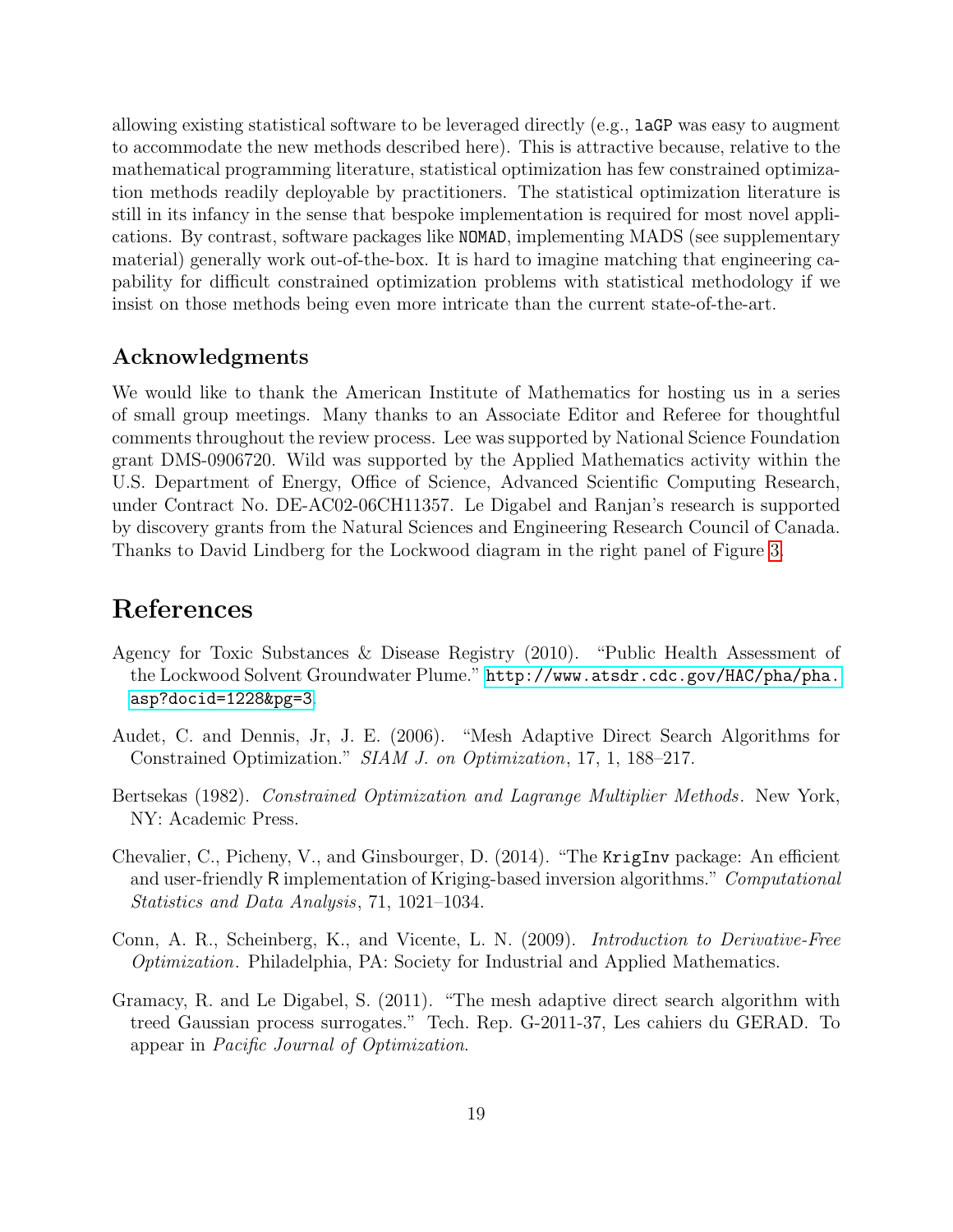- <span id="page-19-7"></span>Gramacy, R. B. (2014). laGP: Local Approximate Gaussian Process Regression. R package version 1.1-3.
- <span id="page-19-8"></span>Gramacy, R. (2014). "laGP: Large-Scale Spatial Modeling via Local Approximate Gaussian Processes in R." Tech. rep., The University of Chicago. Vignette for the laGP package.
- <span id="page-19-5"></span>Gramacy, R. B. and Lee, H. K. H. (2008). "Bayesian Treed Gaussian Process Models with an Application to Computer Modeling." J. of the American Statistical Association, 103, 1119–1130.
- <span id="page-19-1"></span> $-$  (2011). "Optimization under Unknown Constraints." In Bayesian Statistics 9, eds. J. Bernardo, S. Bayarri, J. O. Berger, A. P. Dawid, D. Heckerman, A. F. M. Smith, and M. West, 229–256. Oxford University Press.
- <span id="page-19-4"></span>Gramacy, R. B. and Polson, N. G. (2011). "Particle Learning of Gaussian Process Models for Sequential Design and Optimization." J. of Computational and Graphical Statistics, 20, 1, 102–118.
- <span id="page-19-11"></span>Gray, G. A., Martinez-Canales, M., Taddy, M., Lee, H. K. H., and Gramacy, R. B. (2007). "Enhancing Parallel Pattern Search Optimization with a Gaussian Process Oracle." In Proceedings of the 14th NECDC.
- <span id="page-19-0"></span>Jones, D. R., Schonlau, M., and Welch, W. J. (1998). "Efficient Global Optimization of Expensive Black Box Functions." J. of Global Optimization, 13, 455–492.
- <span id="page-19-3"></span>Kannan, A. and Wild, S. M. (2012). "Benefits of Deeper Analysis in Simulation-based Groundwater Optimization Problems." In Proceedings of the XIX International Conference on Computational Methods in Water Resources (CMWR 2012).
- <span id="page-19-2"></span>Kirkpatrick, S., Gelatt, C. D., and Vecci, M. P. (1983). "Optimization by simulated annealing." Science, 220, 671–680.
- <span id="page-19-12"></span>Lee, H. K. H., Gramacy, R. B., Linkletter, C., and Gray, G. A. (2011). "Optimization Subject to Hidden Constraints via Statistical Emulation." Pacific J. of Optimization, 7, 3, 467–478.
- <span id="page-19-6"></span>Lindberg, D. and Lee, H. K. H. (2015). "Optimization Under Constraints by Applying an Asymmetric Entropy Measure." J. of Computational and Graphical Statistics. To appear.
- <span id="page-19-9"></span>Matott, L. S., Leung, K., and Sim, J. (2011). "Application of MATLAB and Python Optimizers to Two Case Studies Involving Groundwater Flow and Contaminant Transport Modeling." Computers & Geosciences, 37, 11, 1894–1899.
- <span id="page-19-10"></span>Matott, L. S., Rabideau, A. J., and Craig, J. R. (2006). "Pump-and-Treat Optimization Using Analytic Element Method Flow Models." Advances in Water Resources, 29, 5, 760–775.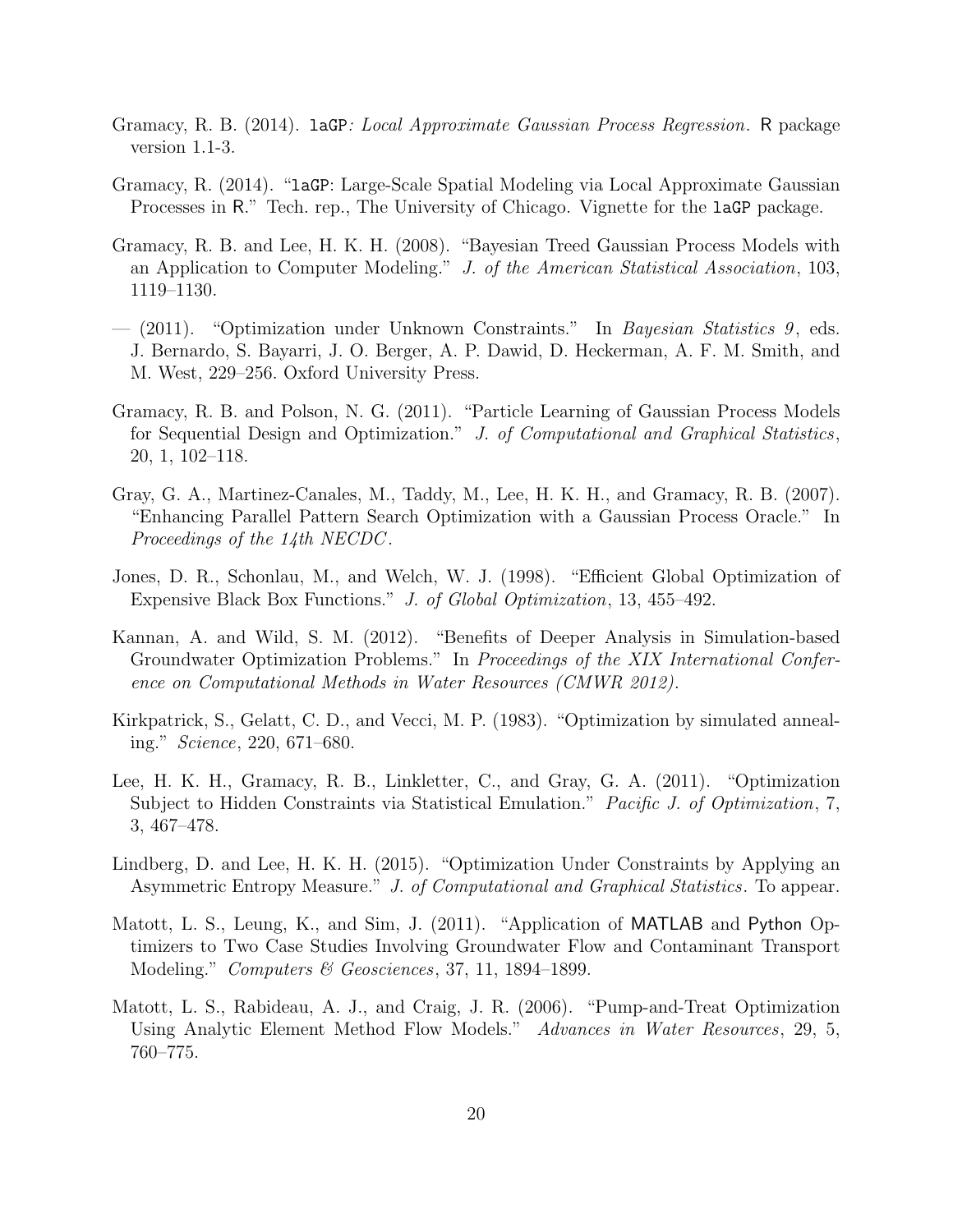- <span id="page-20-9"></span>Mayer, A. S., Kelley, C. T., and Miller, C. T. (2002). "Optimal Design for Problems Involving Flow and Transport Phenomena in Subsurface Systems." Advances in Water Resources, 25, 1233–1256.
- <span id="page-20-7"></span>Meer, J. T. M. T., Duijne, H. V., Nieuwenhuis, R., and Rijnaarts, H. H. M. (2008). "Prevention and Reduction of Pollution of Groundwater at Contaminated Megasites: Integrated Management Strategy, and Its Application on Megasite Cases." In *Groundwater Science* and Policy: An International Overview, ed. P. Quevauviller, 405–420. RSC Publishing.
- <span id="page-20-3"></span>Mockus, J., Tiesis, V., and Zilinskas, A. (1978). "The Application of Bayesian Methods for Seeking the Extremum." Towards Global Optimization, 2, 117-129, 2.
- <span id="page-20-5"></span>Nocedal, J. and Wright, S. J. (2006). Numerical Optimization. 2nd ed. Springer.
- <span id="page-20-2"></span>Parr, J., Keane, A., Forrester, A., and Holden, C. (2012). "Infill sampling criteria for surrogate-based optimization with constraint handling." Engineering Optimization, 44, 1147–1166.
- <span id="page-20-11"></span>Picheny, V. (2013). "Multiobjective Optimization Using Gaussian Process Emulators via Stepwise Uncertainty Reduction." <http://arxiv.org/abs/1310.0732>.
- <span id="page-20-12"></span>— (2014). "A Stepwise uncertainty reduction approach to constrained global optimization." In Proceedings of the 7th International Conference on Artificial Intelligence and Statistics, vol. JMPR W&CP 33, 787–795.
- <span id="page-20-0"></span>Picheny, V., Ginsbourger, D., Richet, Y., and Caplin, G. (2013). "Quantile-based Optimization of Noisy Computer Experiments with Tunable Precision." Technometrics, 55, 1, 2–13.
- <span id="page-20-4"></span>Santner, T. J., Williams, B. J., and Notz, W. I. (2003). The Design and Analysis of Computer Experiments. New York, NY: Springer-Verlag.
- <span id="page-20-6"></span>Schmidt, A. M. and O'Hagan, A. (2003). "Bayesian Inference for Nonstationary Spatial Covariance Structure via Spatial Deformations." J. of the Royal Statistical Society, Series B, 65, 745–758.
- <span id="page-20-1"></span>Schonlau, M., Jones, D. R., and Welch, W. J. (1998). "Global Versus Local Search in Constrained Optimization of Computer Models." In New Developments and Applications in Experimental Design, vol. 34, 11–25. Institute of Mathematical Statistics.
- <span id="page-20-10"></span>Svenson, J. D. and Santner, T. J. (2012). "Multiobjective Optimization of Expensive Black-Box Functions via Expected Maximin Improvement." Tech. rep., Ohio State.
- <span id="page-20-8"></span>United States Environmental Protection Agency (2013). "Lockwood Solvent Groundwater Plume." <http://www2.epa.gov/region8/lockwood-solvent-ground-water-plume>.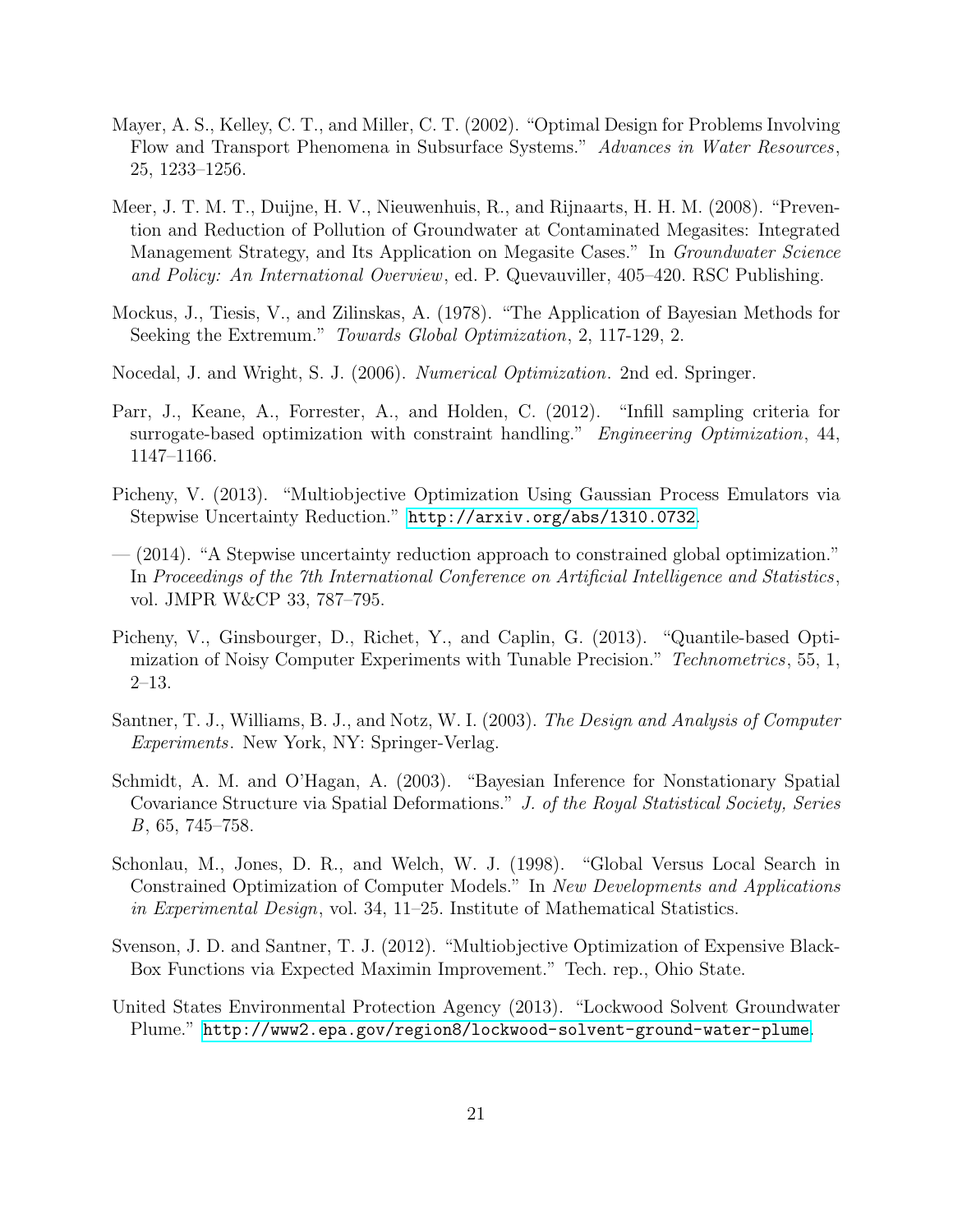- <span id="page-21-1"></span>Wild, S. M. and Shoemaker, C. A. (2013). "Global Convergence of Radial Basis Function Trust-Region Algorithms for Derivative-Free Optimization." SIAM Review, 55, 2, 349– 371.
- <span id="page-21-0"></span>Williams, B. J., Santner, T. J., Notz, W. I., and Lehman, J. S. (2010). "Sequential Design of Computer Experiments for Constrained Optimization." In Statistical Modeling and Regression Structures, eds. T. Kneib and G. Tutz, 449–472. Springer-Verlag.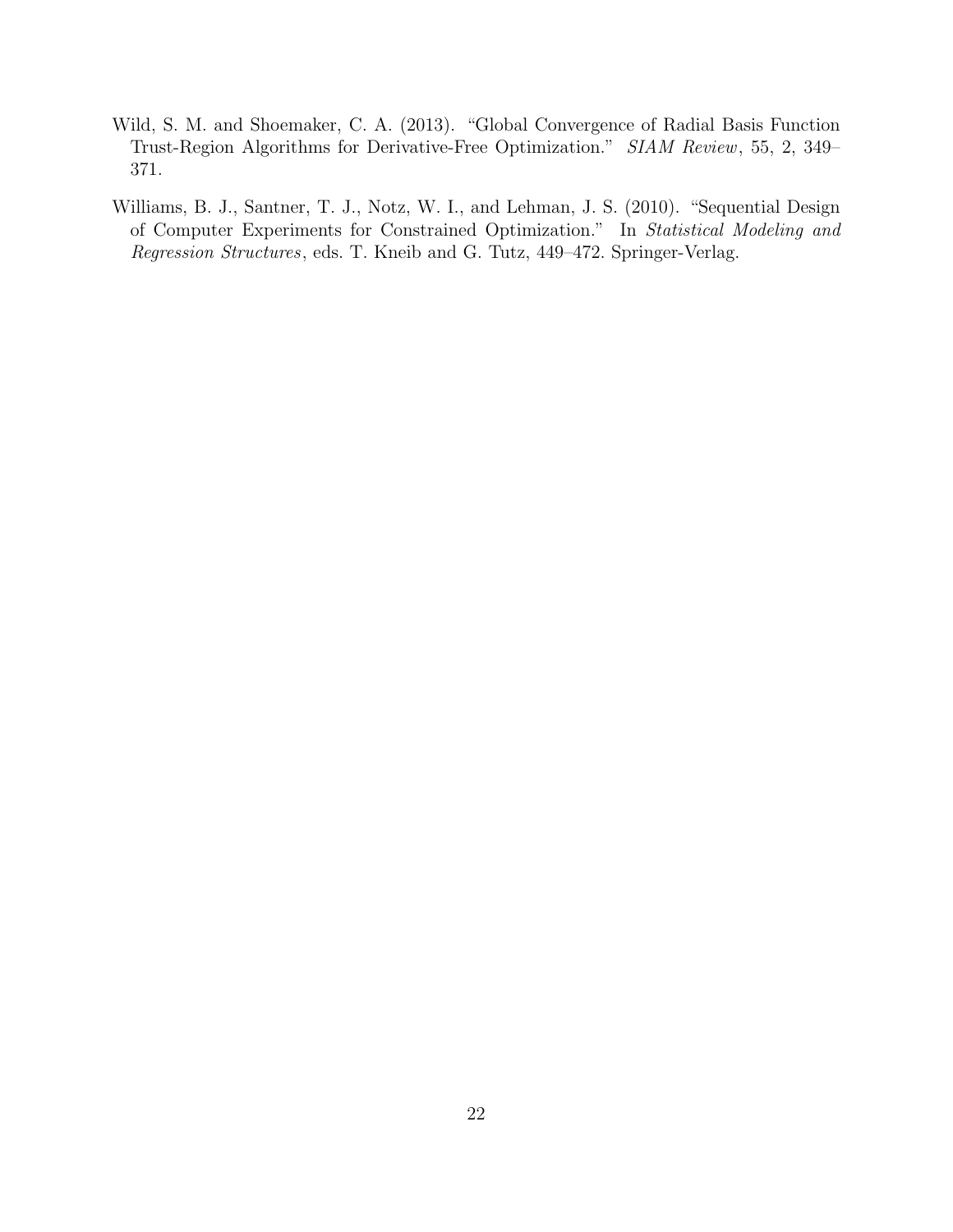# Supplementary Materials

# SM§1 Implementation details for comparators

#### Classical AL comparators

Direct: For MADS we use the implementation in the NOMAD software [\(Le Digabel, 2011;](#page-23-1) [Abramson et al., 2014\)](#page-23-2). Beyond adaptations for the maximum mesh index in Section [2.4,](#page-6-1) software defaults are used throughout with the direction type set to "OrthoMads n+1" [\(Audet](#page-23-3) [et al., 2014\)](#page-23-3) and quadratic models [\(Conn and Le Digabel, 2013\)](#page-23-4) disabled. NOMAD can handle constraints natively by using a progressive barrier approach [\(Audet and Dennis, 2009\)](#page-23-5), which we include as a representative comparator from outside the APM framework.

Model-based: We used the same code employed in [Kannan and Wild](#page-19-3) [\(2012\)](#page-19-3). A maximum of 50 blackbox evaluations were allotted to solving the subproblem [\(4\)](#page-5-2), with early termination being declared if the norm of the gradient of the quadratically approximated AL was below 10<sup>-2</sup>; for the toy problem this model gradient condition determined innerloop termination, and for the motivating hydrology problem in Section [5](#page-13-0) the budget was The initial trust-region radius was taken to be  $\Delta^{0} = 0.2$  for the toy problem and  $\Delta^{0} = 10,000$ for the hydrology problem. In order to remain consistent with [Kannan and Wild](#page-19-3) [\(2012\)](#page-19-3), a maximum of 5 outer iterations (see Algorithm [1\)](#page-5-1) were performed. If there remained function/constraint evaluations in the overall budget, the method was rerun from a random starting point (without incorporating any of the history of previous run(s)).

A note on relaxing convergence: AL-based methods from the mathematical programming literature tend to focus just outside of active constraints, so examining only strictly feasible points may not lead to a fair comparison. Therefore, we follow convention in constrained optimization and tolerate a small degree of constraint violation when summarizing results for our classical comparators: we consider a point  $x^{(j)}$  to be effectively valid if  $\|\max(0, c(x^{(j)}))\|_{\infty} \leq 10^{-3}$ . Similar concessions are not required for our EI-based methods, or other comparators. Only strictly valid results with  $\|\max(0, c(x^{(j)}))\|_{\infty} \leq 0$  are reported for those cases.

#### Other comparators

To broaden the exercises we consider two further comparators: SA, as representative of the stochastic optimization literature; asymmetric entropy boundary exploration method of [Lindberg and Lee](#page-19-6) [\(2015\)](#page-19-6) as an alternative class of methods discussed further in Section [6.](#page-16-0)

For SA we use the method="SANN" option in the optim function for R, which is modeled after the [Belisle](#page-23-6) [\(1992\)](#page-23-6) base specification. Our usage leverages default settings throughout. To ensure that the default settings, particularly for the random walk proposal mechanism, are appropriate for our examples, we pre-scale the input bounding box  $\beta$  to lie in the unit cube. In our comparisons, we do not penalize  $SA$  by counting proposals lying outside  $\beta$  as blackbox evaluations against the total budget. To accommodate blackbox constraints we deploy an APM approach and sum a suitably scaled objective and (absolute value of) constraint(s) so